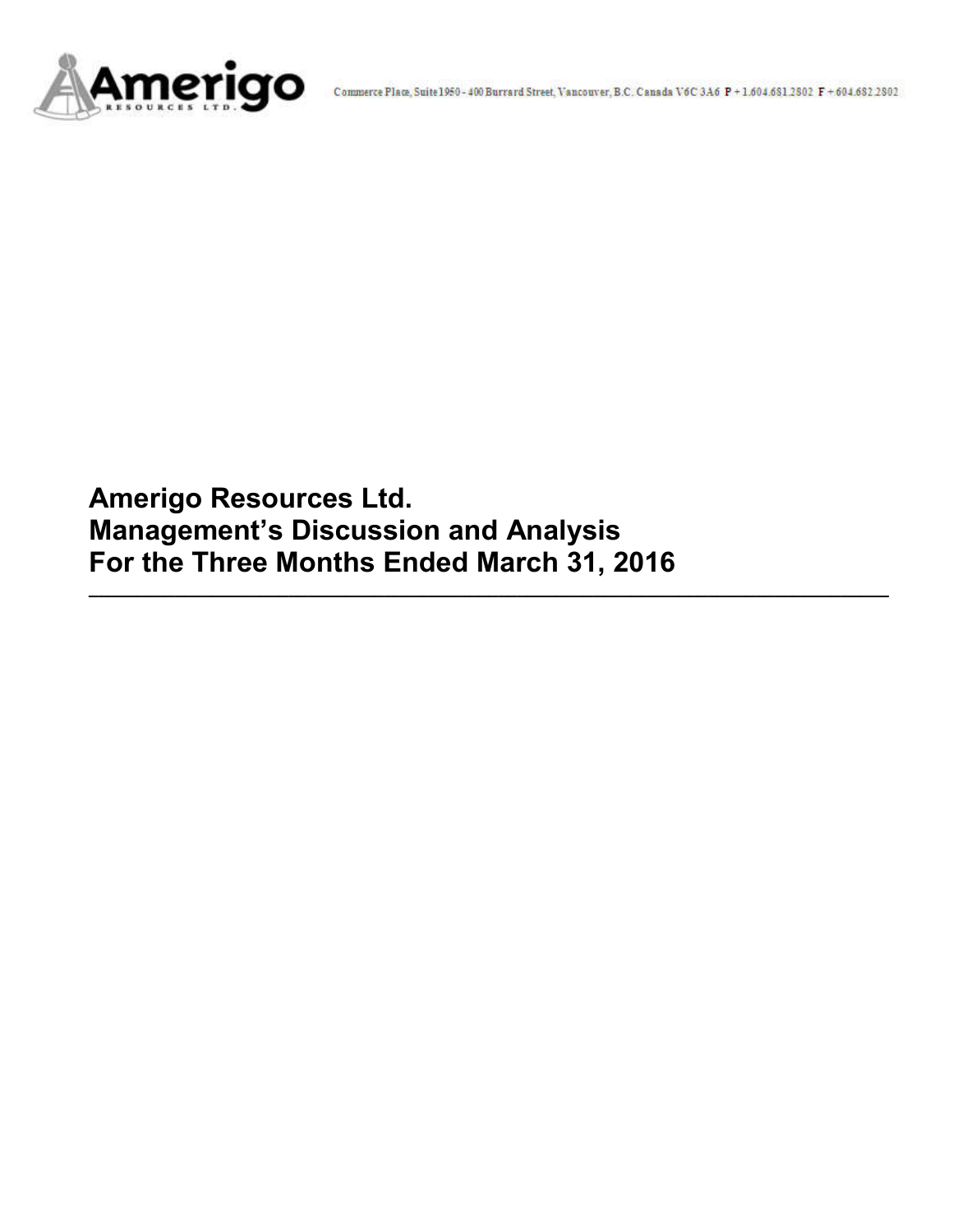# *T A B L E of C O N T E NT S*

This Management's Discussion & Analysis ("MD&A") is comprised of the following sections:

- 1. **Corporate Profile**  An executive summary of Amerigo's business and its long-term contractual relationship with Codelco/El Teniente Division…(PAGE 3)
- 2. **Introduction**  Information on accounting principles, reporting currency and other background factors to facilitate the understanding of this MD&A and related consolidated financial statements... (PAGE 3)
- 3. **Highlights and Significant Events** A summary of the key operating and financial metrics during the three months ended March 31, 2016 ("Q1-2016) and as at March 31, 2016…(PAGE 4)
- 4. **Five-Quarter Financial Results and Summary Cash Flow Information** A summary of financial results and uses and sources of cash presented on a quarterly basis for the most recent five reporting quarters...(PAGE 6)
- 5. **Operating Results** An analysis of production results, revenue, costs, cash cost and total cost for Q1-2016 and compared to the three months ended March 31, 2015 ("Q1-2015")…(PAGE 7)
- 6. **Financial Results** An analysis of financial performance during Q1-2016, compared to Q1- 2015…(PAGE 10)
- 7. **Comparative Periods** A summary of financial data for the most recent eight reporting quarters…(PAGE 12)
- 8. **Liquidity and Capital Resources** A review of cash flow components, summary of borrowings and credit facilities and analysis of liquidity and financial position as at March 31, 2016…(PAGE 14)
- 9. **Agreements with Codelco's El Teniente Division** A summary of contractual arrangements with Codelco's El Teniente Division… (PAGE 16)
- 10. **Cauquenes Expansion–** Information on the Cauquenes expansion project…(PAGE 18)
- 11. **Other MD&A Requirements** Impairment analysis, transactions with related parties, critical accounting estimates & judgements, internal controls overs financial reporting, commitments, and cautionary statement on forward looking information…(PAGE 18)

**THIS DOCUMENT CONTAINS FORWARD-LOOKING STATEMENTS. REFER TO THE CAUTIONARY LANGUAGE UNDER THE HEADING "CAUTIONARY STATEMENT ON FORWARD-LOOKING INFORMATION" IN THIS MD&A.**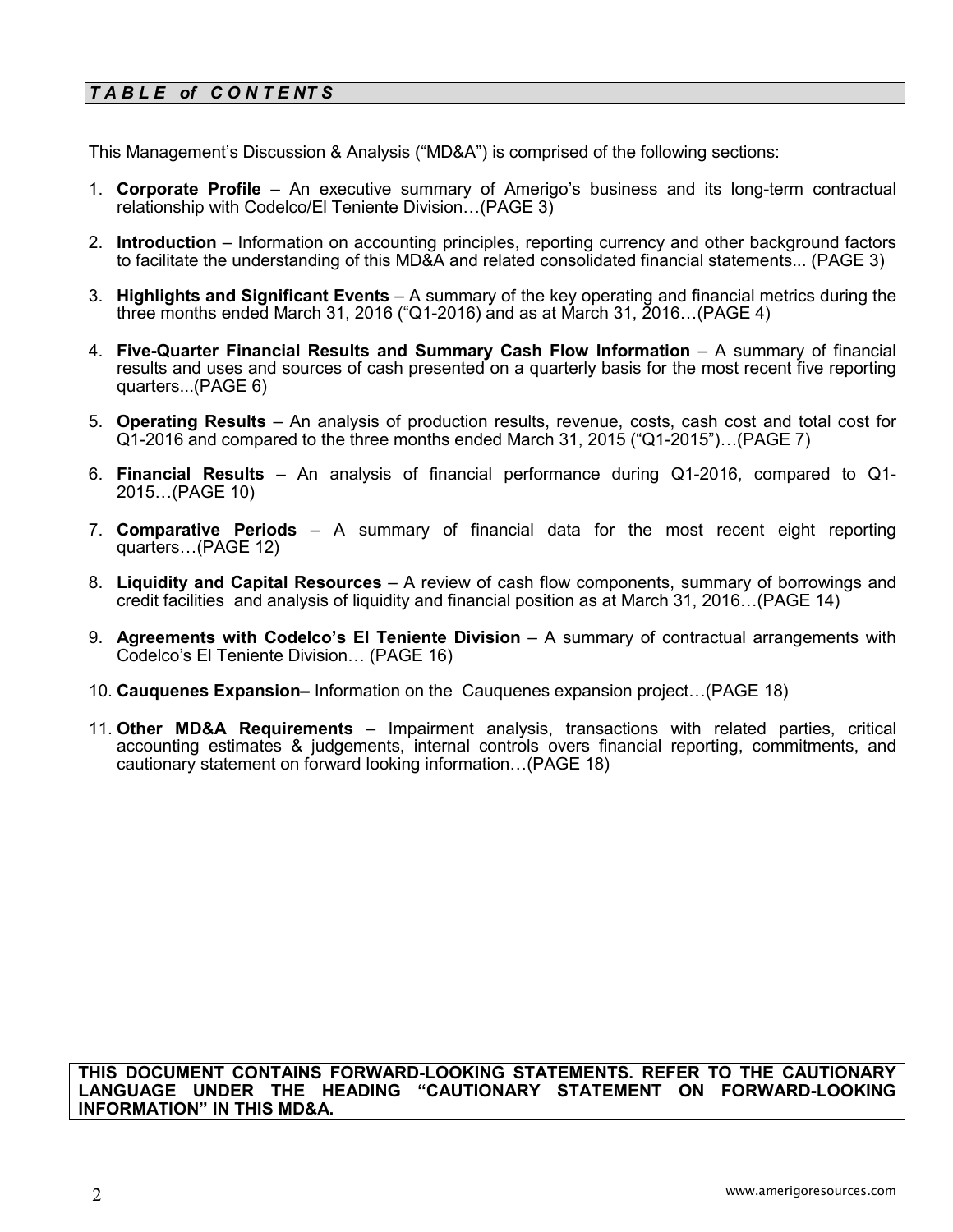# *AMOUNTS REPORTED IN U.S. DOLLARS, EXCEPT WHERE INDICATED OTHERWISE.*

#### *CORPORATE PROFILE*

Amerigo Resources Ltd. ("Amerigo" or the "Company") owns a 100% interest in Minera Valle Central S.A. ("MVC"), a Chilean company that is principally engaged in the production of copper concentrates.

MVC has a long-term contractual relationship with the El Teniente Division ("DET") of Corporación Nacional del Cobre de Chile ("Codelco") to process fresh and historic tailings from Codelco's El Teniente mine, the world's largest underground copper mine, in production since 1905.

Effective January 1, 2015 and up to December 31, 2022, MVC's production of copper concentrates is being conducted under a tolling agreement with DET. Under the agreement, title to the copper concentrates produced by MVC remains with DET and MVC earns tolling revenue, calculated as gross revenue for copper produced at applicable market prices, net of notional items (treatment and refining charges, DET notional royalties and transportation costs). Refer to **Agreements with Codelco's El Teniente Division** (page 16).

MVC also has an agreement with Chile's Minera Maricunga ("Maricunga"), under which MVC purchases Maricunga copper concentrate, dries the material and delivers the blended concentrates through its tolling contract with DET.

Amerigo's shares are listed for trading on the Toronto Stock Exchange ("TSX") and the OTCQX Stock Exchange in the United States.

#### *INTRODUCTION*

The following MD&A of the results of operations and financial position of Amerigo together with its subsidiaries (collectively, the "Group"), is prepared as of May 2, 2016 and should be read in conjunction with the Company's condensed consolidated interim financial statements and related notes for the three months ended March 31, 2016 and the Company's audited consolidated financial statements and related notes for the year ended December 31, 2015.

This MD&A's objective is to help the reader understand the factors affecting the Group's current and future financial performance.

The Company's financial statements are reported under International Financial Reporting Standards ("IFRS") issued by the International Accounting Standards Board ("IASB"). The disclosure of financial data and results in this MD&A is also reported under IFRS, except non-GAAP measures and when indicated otherwise.

Reference is made in this MD&A to various non-GAAP measures such as cash cost and total cost, which are terms that do not have a standardized meaning but are widely used as performance indicators in the mining industry. A tabular reconciliation of the Group's cash and total costs to tolling costs in Q1-2016 and Q1-2015 is presented on page 9.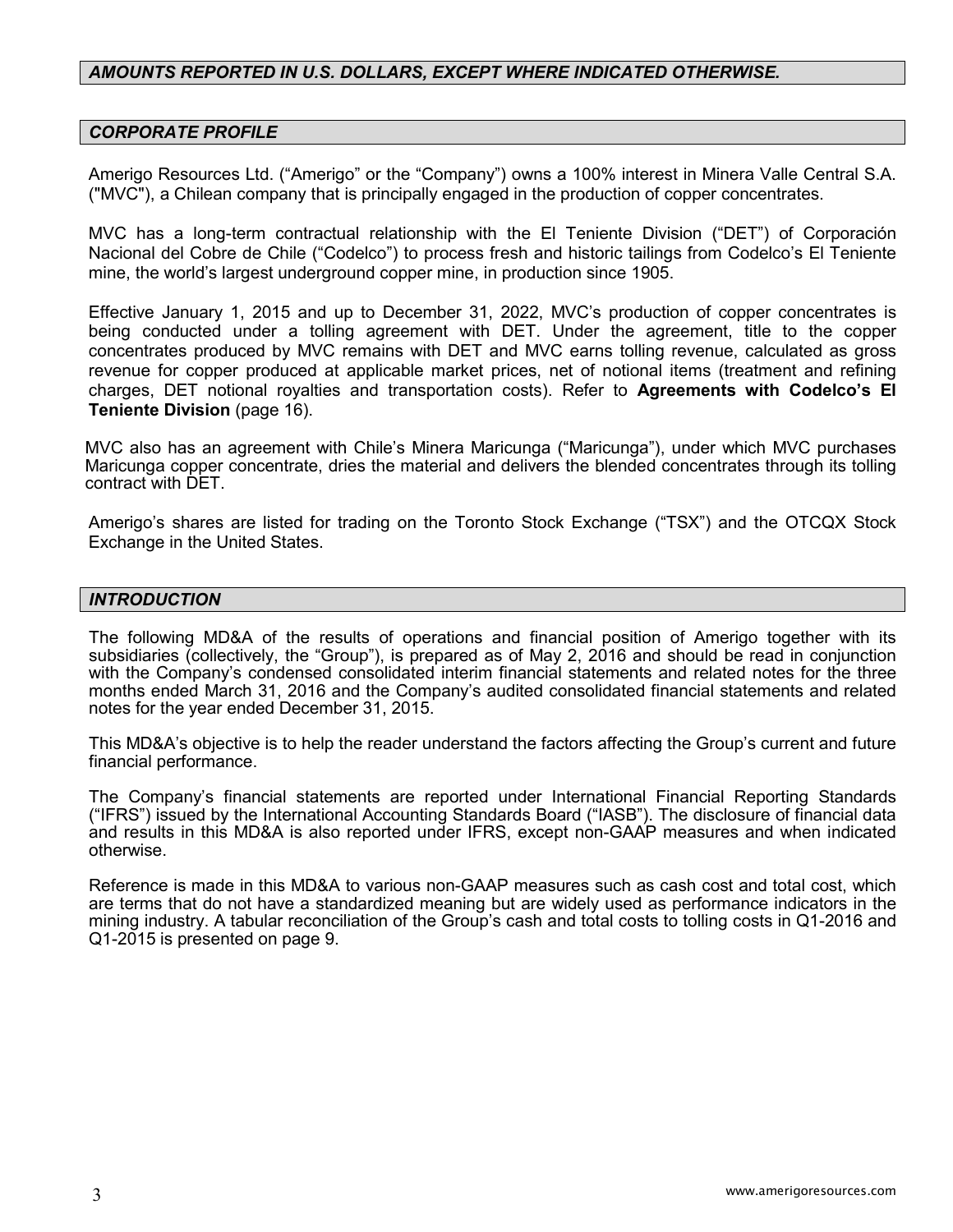# *HIGHLIGHTS and SIGNIFICANT EVENTS*

# **Comparative Overview**

|                                                   | Three months ended March 31, |          |         |       |
|---------------------------------------------------|------------------------------|----------|---------|-------|
|                                                   | 2016                         | 2015     | Change  |       |
|                                                   |                              |          |         | $\%$  |
| Copper produced <sup>1</sup> million pounds       | 12.9                         | 8.9      | 4.0     | 45%   |
| Percentage of production from historic tailings   | 53%                          | 39%      |         | 36%   |
| Revenue (\$ thousands) $2$                        | 19,255                       | 17,656   | 1,599   | 9%    |
| DET notional royalties (\$ thousands)             | 4,435                        | 4,202    | 233     | 6%    |
| Tolling costs (\$ thousands)                      | 21,657                       | 18,970   | 2,687   | 14%   |
| Gross loss (\$ thousands)                         | (2,402)                      | (1, 314) | (1,088) | 83%   |
| Net loss (\$ thousands)                           | (4, 357)                     | (4,063)  | (294)   | 7%    |
| Operating cash flow (\$ thousands) $3$            | 1,443                        | 1,186    | 257     | 22%   |
| Cash flow paid for plant expansion (\$ thousands) | (3,714)                      | (8,713)  | 4,999   | 57%   |
| Cash and cash equivalents (\$ thousands)          | 11,757                       | 14,177   | (2,420) | (17%) |
| Borrowings (\$ thousands)                         | 78,327                       | 23,594   | 54,733  | $0\%$ |
| Gross copper tolling price (\$/lb)                | 2.24                         | 2.68     | (0.44)  | (16%) |
| Cash cost per pound <sup>4</sup>                  | 1.81                         | 2.33     | (0.52)  | (22%) |
| Total cost per pound <sup>4</sup>                 | 2.45                         | 3.06     | (0.61)  | (20%) |

<sup>1</sup> Copper production from January 1, 2015 is conducted under tolling agreements with DET and Maricunga.<br><sup>2</sup> Revenue is reported net of notional items (smelting and refining charges, DET royalties and transportation costs

<sup>4</sup> Cash and total costs are non-GAAP measures. Refer to page 9 for a reconciliation of these measures to tolling costs.

# **Financial results**

- Revenue was \$19.3 million (Q1-2015: \$17.7 million), a 9% increase due to higher production offset by lower copper prices. The Group's recorded copper tolling price was \$2.24/lb (Q1-2015: \$2.68/lb).
- Tolling costs were \$21.7 million (Q1-2015: \$19.0 million), an increase of 14% driven by a 45% increase in copper production.
- Cash cost (a non-GAAP measure equal to the aggregate of smelting and refining charges, tolling/production costs net of inventory adjustments and administration costs, net of by-product credits, page 9) before DET notional royalties decreased to \$1.81/lb (Q1-2015: \$2.33/lb) due to higher production.
- Total cost (a non-GAAP measure equal to the aggregate of cash cost, DET notional royalties and depreciation, page 9) decreased to \$2.45/lb (Q1-2015: \$3.06/lb), due to lower cash cost and lower DET notional royalties.
- Gross loss was \$2.4 million (Q1-2015: \$1.3 million) and net loss was \$4.4 million (Q1-2015: \$4.1 million).
- In Q1-2016 the Group generated cash flow from operations before changes in non-cash working capital of \$1.4 million  $(Q_1 - 2015: $1.2$  million).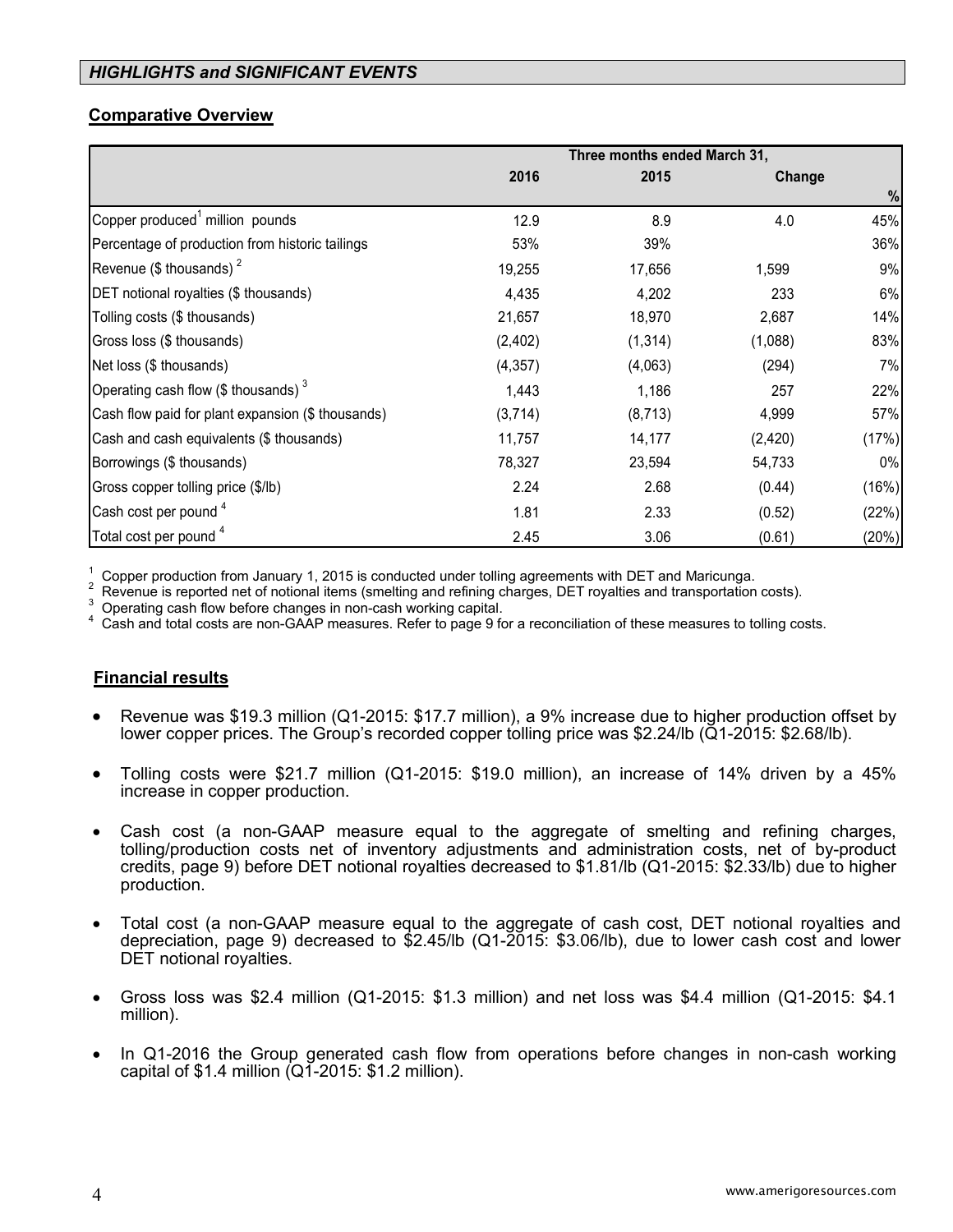# **Production**

- Q1-2016 production was 12.9 million pounds of copper, 45% higher than the 8.9 million pounds produced in Q1-2015.
- Copper production includes 6.7 million pounds from Cauquenes, 5.3 million pounds from fresh tailings and 0.9 million pounds from Minera Maricunga.
- The ramp-up in production from Cauquenes has progressed in line with expectations, with tonnage at design rates of 60,000 tpd and plant recovery improving to 33% at the end of March.

#### **Cash and Financing Activities**

- The Group's cash balance was \$11.8 million (December 31, 2015: \$9.0 million), with working capital of \$0.1 million (December 31, 2015: working capital deficiency of \$6.0 million).
- MVC received final proceeds of \$4.7 million from the \$64.4 million Cauquenes Expansion Loan, received \$3.0 million from the DET Expansion Support Facility and repaid \$3.4 million on the VAT Facility.

#### **Capital Expenditures**

- Cash payments in Q1-2016 for capital expenditures ("Capex") were \$3.7 million (Q1-2015: \$8.7 million), and included final payments on the Cauquenes phase 1 expansion.
- MVC incurred sustaining Capex of \$0.9 million in Q1-2016, in line with its Capex budget which is focused on building two additional extraction sumps in Cauquenes.

# **Outlook <sup>1</sup>**

- MVC maintains its 2016 production guidance of 55.0 to 60.0 million pounds of copper at an annual cash cost (page 9) of \$1.65 to \$1.85/lb.
- Copper production is expected to improve in the second half of the year when higher grade Cauquenes material is extracted from deeper zones.
- MVC is expected to incur sustaining Capex of \$5.0 million in 2016, mostly in connection with extraction sumps at Cauquenes.

<sup>1</sup> Refer to Cautionary Statement on Forward Looking Information (page 21).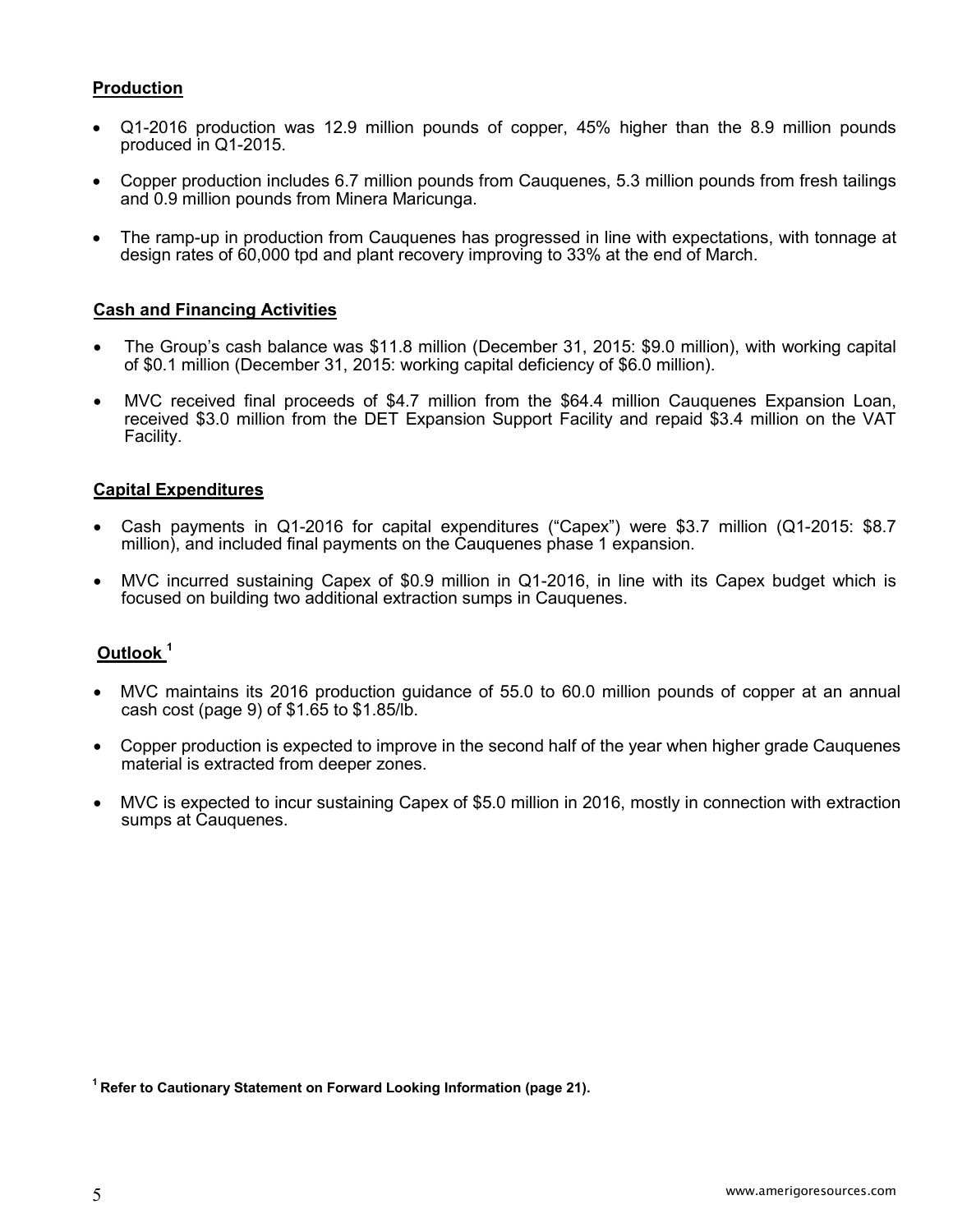# *SUMMARY OF FINANCIAL RESULTS Q1-2015 TO Q1-2016*

|                                                    | Q1-2016   | Q4-2015   | Q3-2015   | Q2-2015   | Q1-2015   |
|----------------------------------------------------|-----------|-----------|-----------|-----------|-----------|
|                                                    |           |           |           |           |           |
| Copper production, million pounds                  | 12.855    | 10.860    | 8.494     | 9.118     | 8.866     |
| Copper deliveries, million pounds                  | 12.746    | 10.737    | 8.288     | 9.395     | 8.829     |
| <b>Financial results (\$ thousands)</b>            |           |           |           |           |           |
| Revenue                                            | 19,255    | 7,809     | 10,770    | 16,388    | 17,656    |
| Tolling costs                                      |           |           |           |           |           |
| Tolling costs                                      | (17, 229) | (10, 646) | (12, 507) | (15, 376) | (16, 226) |
| Depreciation and amortization                      | (3,292)   | (1,659)   | (1,681)   | (1,678)   | (1,681)   |
| Administration                                     | (1, 136)  | (956)     | (1, 102)  | (1,082)   | (1,063)   |
|                                                    | (21, 657) | (13, 261) | (15, 290) | (18, 136) | (18, 970) |
| Gross loss                                         | (2, 402)  | (5, 452)  | (4, 520)  | (1,748)   | (1, 314)  |
| Other expenses                                     |           |           |           |           |           |
| Office and general expenses                        | (281)     | (86)      | (239)     | (134)     | (308)     |
| Salaries, management and professional fees         | (513)     | (603)     | (387)     | (462)     | (567)     |
| Share-based payment compensation                   | (60)      | (15)      | (40)      | (93)      | (53)      |
|                                                    | (854)     | (704)     | (666)     | (689)     | (928)     |
| Other expenses                                     |           |           |           |           |           |
| Foreign exchange gain (expense)                    | 571       | (326)     | (553)     | (436)     | (489)     |
| Impairment charges                                 |           | (1, 427)  | (194)     | (44)      | (42)      |
| Other gains                                        | 30        | 4         | 23        | 38        | 66        |
|                                                    | 601       | (1,749)   | (724)     | (442)     | (465)     |
| Royalty derivative including changes in fair value | (917)     | 2,285     | (826)     | 1,297     | (1,224)   |
|                                                    | (1, 170)  | (168)     | (2, 216)  | 166       | (2,617)   |
| Operating loss                                     | (3, 572)  | (5,620)   | (6,736)   | (1, 582)  | (3,931)   |
| Finance expense                                    | (1,488)   | (83)      | (235)     | (275)     | (430)     |
| Loss before taxes                                  | (5,060)   | (5,703)   | (6,971)   | (1, 857)  | (4, 361)  |
| Income tax recovery (expense)                      | 703       | 1,030     | 810       | (179)     | 298       |
| Loss for the period                                | (4, 357)  | (4, 673)  | (6, 161)  | (2,036)   | (4,063)   |
| Loss per share - basic                             | (0.03)    | (0.03)    | (0.03)    | (0.01)    | (0.02)    |
| Loss per share - diluted                           | (0.03)    | (0.03)    | (0.03)    | (0.01)    | (0.02)    |
| Cash cost $(\$/IB)^1$                              | 1.81      | 2.16      | 2.07      | 2.15      | 2.33      |
| Total cost (\$/lb) $^\text{1}$                     | 2.45      | 2.84      | 2.62      | 2.86      | 3.06      |
| Uses and sources of cash (\$thousands)             |           |           |           |           |           |
| Operating cash flow before working capital changes | 1,443     | (3, 105)  | (2,460)   | (619)     | 1,186     |
|                                                    |           |           |           |           |           |
| Operating cash flow after working capital changes  | 1,513     | 1,826     | (6, 814)  | (4,359)   | (17, 117) |
| Cash used in investing activities                  | (3,714)   | (12, 216) | (15, 498) | (17, 655) | (8, 713)  |
| Financing proceeds, net of repayments              | 4,380     | 9,783     | 20,248    | 20,760    | 22,113    |
| Ending cash balance                                | 11,757    | 9,032     | 9,925     | 12,691    | 14,177    |

 $1$  Cash and total costs are non-GAAP measures. Refer to page 9 for the basis of reconciliation of these measures to tolling costs.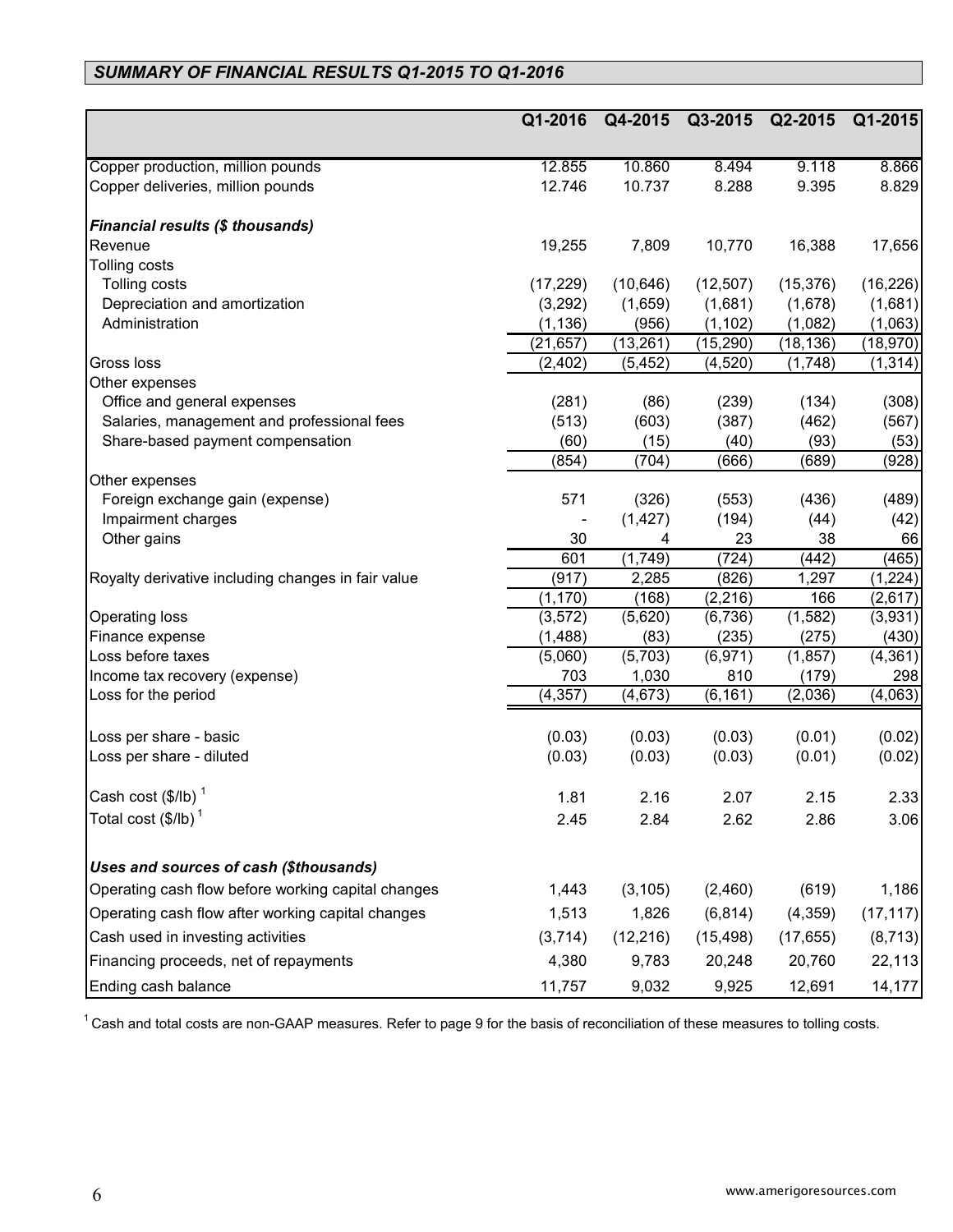#### *OPERATING RESULTS*

In Q1-2016 the Group produced 12.9 million pounds of copper under tolling agreements with DET and Minera Maricunga, 45% higher than Q1-2015 production. Copper deliveries were 12.7 million pounds.

MVC produced 5.3 million pounds of copper from El Teniente's fresh tailings in Q1-2016.

Q1-2016 production from Cauquenes was 6.7 million pounds. The ramp up in the historic Cauquenes deposit has progressed in line with expectations, with tonnage at design rates of 60,000 tpd and plant recovery improving to 33% at the end of March. MVC is now extracting more copper from historic tailings than fresh tailings. In Q2-2016, the ramp up in production should continue to improve as Cauquenes material is extracted from deeper zones.

Results in Q1-2016 included 0.9 million pounds of copper produced and sold pursuant to the tolling contract with Maricunga (Q1-2015: 0.8 million pounds).

There was no molybdenum production from January 1 to March 31, 2016 as MVC's molybdenum plant was shut in response to continuing low molybdenum prices.

MVC's cash cost (page 9) in Q1-2016 was \$1.81/lb (Q1-2015: \$2.33/lb). Cash cost should continue to decrease in 2016 as Cauquenes production continues to improve.

#### **Production**

|                                            | Q1-2016    | Q1-2015   |
|--------------------------------------------|------------|-----------|
| <b>FRESH TAILINGS FROM EL TENIENTE</b>     |            |           |
| Tonnes processed                           | 10,617,420 | 9,838,464 |
| Copper grade (%)                           | 0.117%     | 0.121%    |
| Copper recovery                            | 19.2%      | 17.8%     |
| Copper produced (lbs)                      | 5,270,025  | 4,669,134 |
| <b>IHISTORIC TAILINGS FROM EL TENIENTE</b> |            |           |
| Tonnes processed                           | 5,087,765  | 3,473,493 |
| Copper grade (%)                           | 0.228%     | 0.228%    |
| Copper recovery                            | 26.4%      | 19.5%     |
| Copper produced (lbs)                      | 6,733,734  | 3,405,552 |
| <b>TOLL PROCESSING FROM MARICUNGA</b>      |            |           |
| Copper produced (lbs)                      | 850,983    | 791,459   |
| <b>COPPER</b>                              |            |           |
| Total copper produced (lbs)                | 12,854,742 | 8,866,145 |
| Total copper delivered to DET (lbs)        | 12,746,077 | 8,828,754 |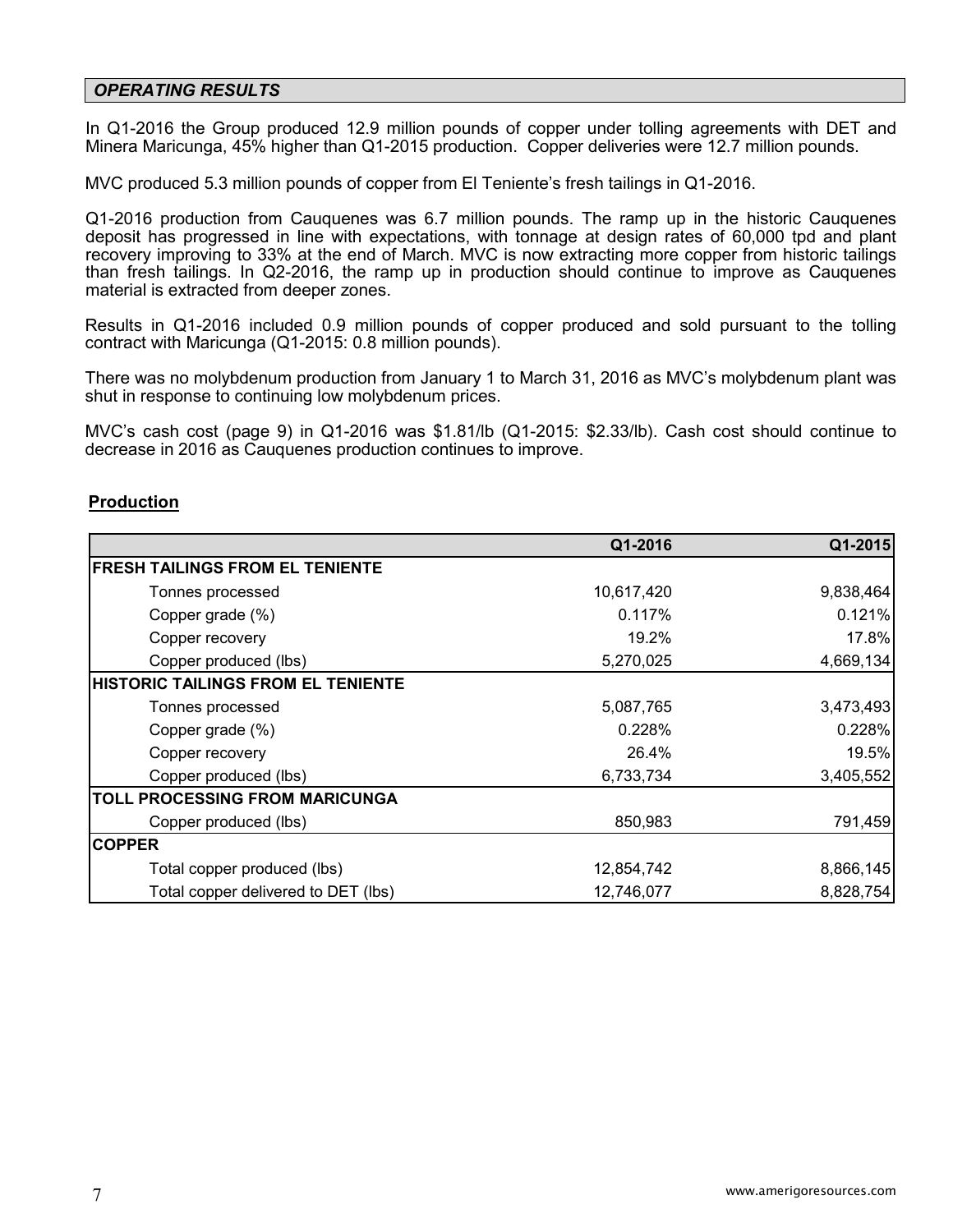# **Revenue**

|                                                      | Q1-2016         | Q1-2015  |
|------------------------------------------------------|-----------------|----------|
| Average LME copper price per pound                   | \$<br>$2.12$ \$ | 2.64     |
| Gross tolling revenue (thousands)                    | \$<br>26,997 \$ | 23,279   |
| Notional items deducted from gross tolling revenue:  |                 |          |
| Smelting and refining charges (thousands)            | (4,509)         | (3, 535) |
| DET royalties (thousands)                            | (4, 435)        | (4,202)  |
| Transportation costs (thousands)                     | (364)           | (290)    |
| Copper net revenue (thousands)                       | 17,689          | 15,252   |
| Molybdenum and Maricunga tolling revenue (thousands) | 1.566           | 2,404    |
| Total revenue (thousands)                            | 19,255 \$       | 17,656   |
| Company's gross copper tolling price per pound 1     | 2.24            | 2.68     |

<sup>1</sup> Copper recorded price for the period before smelting and refining charges, DET notional royalties, transportation costs and settlement adjustments to prior quarters' sales.

MVC and DET have entered into an agreement under which production of copper concentrates by MVC is being conducted under a tolling agreement during the period from January 1, 2015 to December 31, 2022. Title to the copper concentrates produced by MVC is retained by DET and MVC earns tolling revenue, calculated as gross revenue for copper produced at applicable market prices, net of notional items (treatment and refining charges, DET royalties and transportation costs). The notional DET royalties precisely mimic the former royalty arrangements between MVC and DET.

MVC's compensation is determined in accordance with annual industry benchmarks for pricing terms and smelting and refining charges, and in 2016 is based on the average London Metal Exchange ("LME") copper price for the third month following the production of copper concentrates under the tolling agreement ("M+3"). Accordingly, final pricing for copper produced by MVC in 2016 is being determined based on the average LME copper price of the third month following production. A pricing term of M+3 in periods of declining copper prices affects the Group twofold, as tolling revenue for current period production is recorded based on provisional low copper prices, and the Group also has to record negative price-based revenue settlement adjustments to the prior quarter's production.

Average LME copper prices in Q1-2016 were \$2.12/lb (Q1-2015: \$2.64/lb) and the Group's recorded copper tolling price was \$2.24/lb (Q1-2015: \$2.68/lb). The difference between the average LME copper price and the Group's recorded tolling price results from the pricing terms that applied in the period.

As of 2015, DET royalties on copper production are a notional item deducted from gross tolling revenue. In Q1-2016, DET notional royalties were \$4.4 million, 6% more than in Q1-2015, due to higher production. The terms for DET notional royalties and molybdenum royalties are disclosed under **Agreements with Codelco's El Teniente Division** (page 16).

Also effective 2015, transportation is a notional item deducted from gross tolling revenue. Transportation was \$0.4 million in Q1-2016 (Q1-2015: \$0.3 million).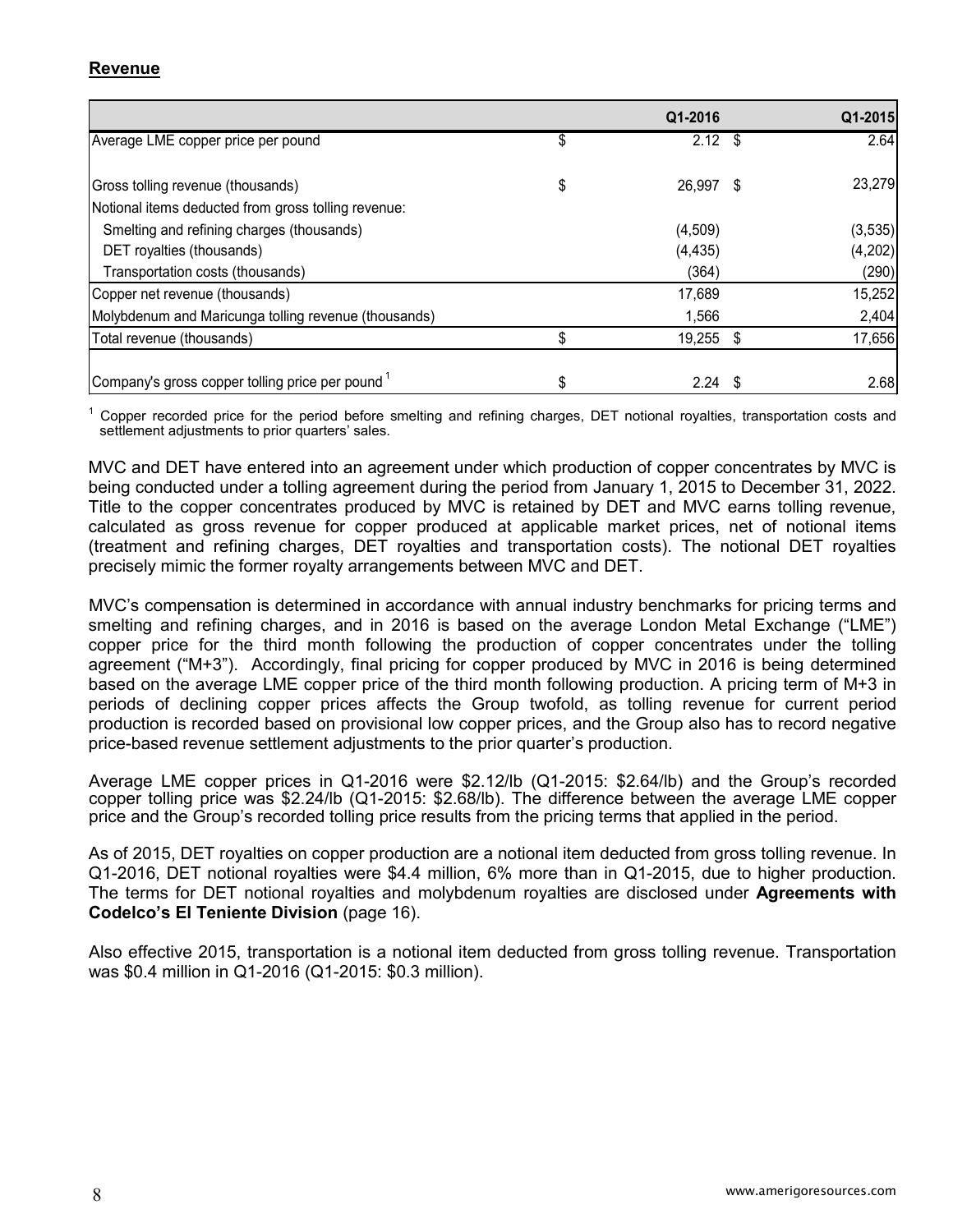# **Cash Cost and Total Cost**

Cash cost and total cost are non-GAAP measures prepared on a basis consistent with the industry standard Brook Hunt definitions. Cash cost is the aggregate of copper tolling costs, molybdenum production costs, smelting and refining charges, administration and transportation costs, minus by-product credits. Total cost is the aggregate of cash cost, DET notional royalties, depreciation and amortization.

A reconciliation of tolling costs to cash cost and total cost in Q1-2016 and Q1-2015 is presented below:

|                                                | Q1-2016      |      | Q1-2015 |
|------------------------------------------------|--------------|------|---------|
| Tolling costs (thousands)                      | \$<br>21,657 | - \$ | 18,970  |
| Add (deduct):                                  |              |      |         |
| DET notional royalties (thousands)             | 4,435        |      | 4,202   |
| Smelting and refining charges (thousands)      | 4,509        |      | 3,535   |
| Transportation costs (thousands)               | 364          |      | 290     |
| Inventory adjustments (thousands):             | 47           |      | 86      |
| By-product credits (thousands)                 | (1,566)      |      | (2,404) |
| Total cost (thousands)                         | \$<br>29,446 | - \$ | 24,679  |
| Deduct:                                        |              |      |         |
| DET notional royalties (thousands)             | (4, 435)     |      | (4,202) |
| Depreciation and amortization (thousands)      | (3,292)      |      | (1,681) |
| Cash cost (thousands)                          | \$<br>21,719 | - \$ | 18,796  |
| Pounds of copper tolled from                   | 12.00        |      | 8.08    |
| fresh and old tailings (millions) <sup>3</sup> |              |      |         |
| Cash cost (\$/lb)                              | 1.81         |      | 2.33    |
| Total cost (\$/lb)                             | 2.45         |      | 3.06    |

 $1$  Excludes 0.9 million pounds produced in Q1-2016 from Maricunga toll processing, a by-product (Q1-2015: 0.8 million pounds).

|  |  | The Group's trailing annual and quarterly cash costs (see table above) (\$/lb of copper produced) were: |  |  |
|--|--|---------------------------------------------------------------------------------------------------------|--|--|

|                           | Q1-2016 | Q4-2015 | Q3-2015 | Q2-2015 | Q1-2015 |
|---------------------------|---------|---------|---------|---------|---------|
|                           |         |         |         |         |         |
| Power costs               | 0.56    | 0.70    | 0.70    | 0.62    | 0.64    |
| Grinding media            | 0.19    | 0.22    | 0.23    | 0.22    | 0.25    |
| <b>Other direct costs</b> | 0.69    | 0.93    | 0.77    | 0.77    | 1.13    |
| By-product credits        | (0.13)  | (0.30)  | (0.22)  | (0.06)  | (0.30)  |
| Smelting & refining       | 0.38    | 0.42    | 0.41    | 0.44    | 0.44    |
| Administration            | 0.09    | 0.16    | 0.15    | 0.12    | 0.13    |
| Transportation            | 0.03    | 0.03    | 0.03    | 0.04    | 0.04    |
| Cash Cost                 | \$1.81  | \$2.16  | \$2.07  | \$2.15  | \$2.33  |

Cash cost in Q1-2016 was \$1.81/lb (Q1-2015: \$2.33/lb).

Power is MVC's most significant cost, and was \$0.0938/kWh in Q1-2016 (Q1-2015: \$0.0862/kWh). MVC operates its generators when the grid price exceeds the generators' operating costs. The economic benefit from operating the generators in Q1-2016 was \$0.3 million (Q1-2015: \$1.0 million), contributing to the increase in total power cost. Unit power costs of \$0.56/lb (Q1-2015: \$0.64/lb) decreased due to higher production.

Unit grinding media costs were \$0.19/lb (Q1-2015: \$0.25/lb), positively affected from more efficient mill operations and lower steel prices.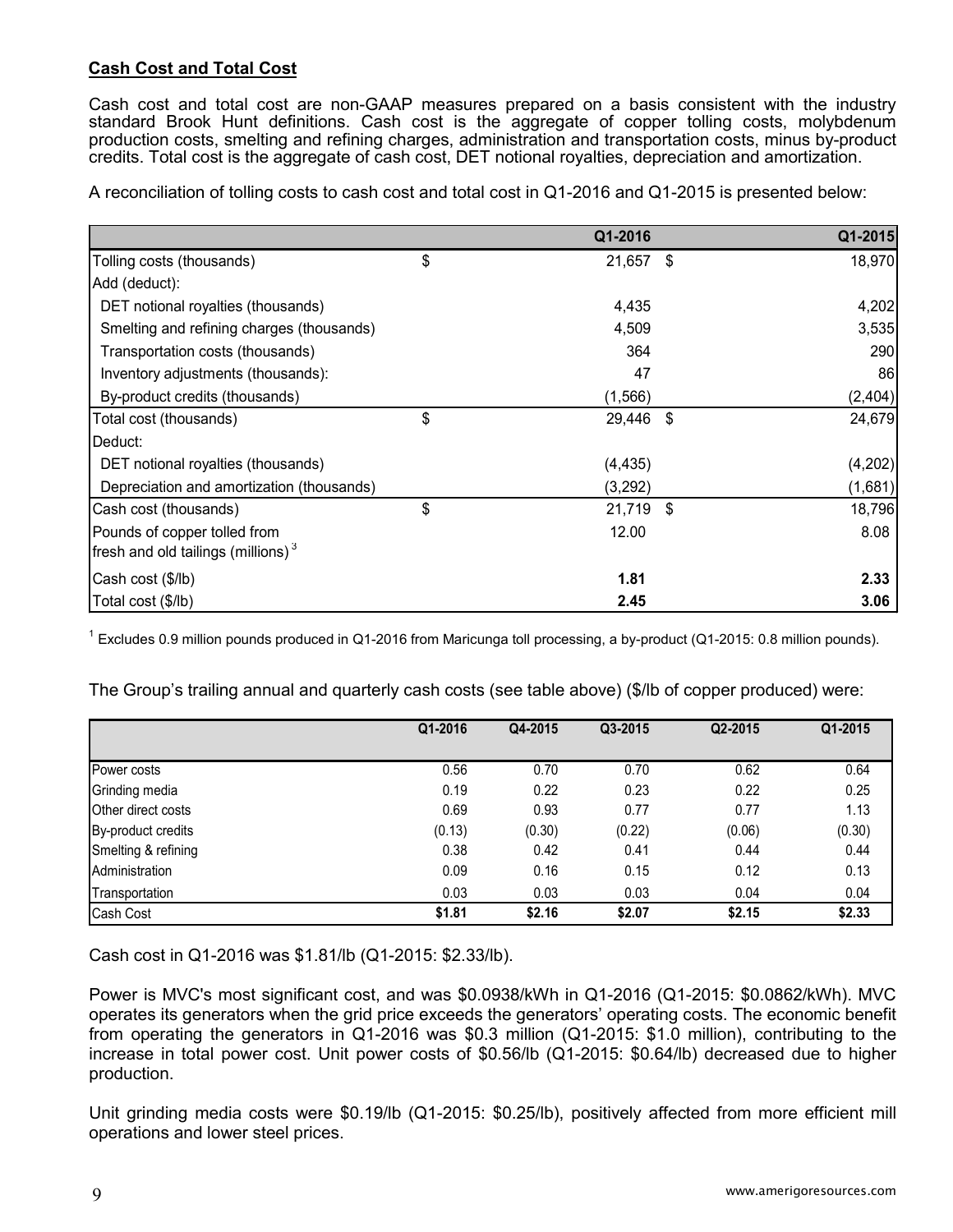Other direct costs were \$0.69/lb (Q1-2015: 1.13/lb) and included direct labour costs of \$0.18/lb (Q1-2015: \$0.35/lb) and all other combined direct costs of \$0.51/lb (Q1-2015: \$0.78/lb). Other direct unit costs are presented in tabular form on page 11.

The Group's trailing annual and quarterly total costs (\$/lb of copper produced) were:

|                           | Q1-2016 | Q4-2015 | Q3-2015 | Q2-2015 | Q1-2015 |
|---------------------------|---------|---------|---------|---------|---------|
| Cash cost                 | 1.81    | 2.16    | 2.07    | 2.15    | 2.33    |
| <b>DET</b> royalties      | 0.37    | 0.40    | 0.33    | 0.52    | 0.52    |
| Amortization/depreciation | 0.27    | 0.28    | 0.22    | 0.19    | 0.21    |
| <b>Total Cost</b>         | \$2.45  | \$2.84  | \$2.62  | \$2.86  | \$3.06  |

Total cost was \$2.45/lb (Q1-2015: \$3.06/lb), positively impacted by reductions of \$0.52/lb in cash cost (due to stronger production) and \$0.15/lb in DET notional royalties (from lower metal prices).

#### *FINANCIAL RESULTS*

The Group posted a net loss of \$4.4 million (\$0.03 basic and diluted loss per share), compared to a net loss of \$4.1 million in Q1-2015 (\$0.02 basic and diluted loss per share) as a result of lower metal prices.

Gross loss was \$2.4 million (Q1-2015: \$1.3 million).

#### **Revenue**

Revenue in Q1-2016 was \$19.3 million (Q1-2015: 17.7 million).

# **Tolling Costs**

| (Expressed in thousands)      | Q1-2016     |      | Q1-2015 |
|-------------------------------|-------------|------|---------|
| Direct tolling costs          |             |      |         |
| Power costs                   | \$<br>6,711 | - \$ | 5,200   |
| Grinding media                | 2,286       |      | 2,022   |
| Labour costs                  | 2,188       |      | 2,709   |
| Other direct tolling costs    | 6,044       |      | 6,295   |
|                               | 17,229      |      | 16,226  |
| Depreciation and amortization | 3,292       |      | 1,681   |
| Administration                | 1,136       |      | 1,063   |
| Tolling costs                 | 21,657      | \$   | 18,970  |

Direct tolling costs were \$17.2 million (Q1-2015: \$16.2 million), a cost increase of 7% in the context of a 45% increase in production.

Power costs increased by \$1.5 million compared to Q1-2015, as a result of higher production and a decrease of \$0.7 million in the power credit provided through the operation of MVC's power generators.

Grinding media costs of \$2.3 million were only 13% higher than in Q1-2015 despite a 45% increase in production, due to more efficient mill operations and lower steel prices.

Direct labour costs were \$2.2 million in Q1-2016 (Q1-2015: \$2.7 million) due to a stronger US dollar compared to the Chilean peso ("CLP") and lower staffing levels at MVC.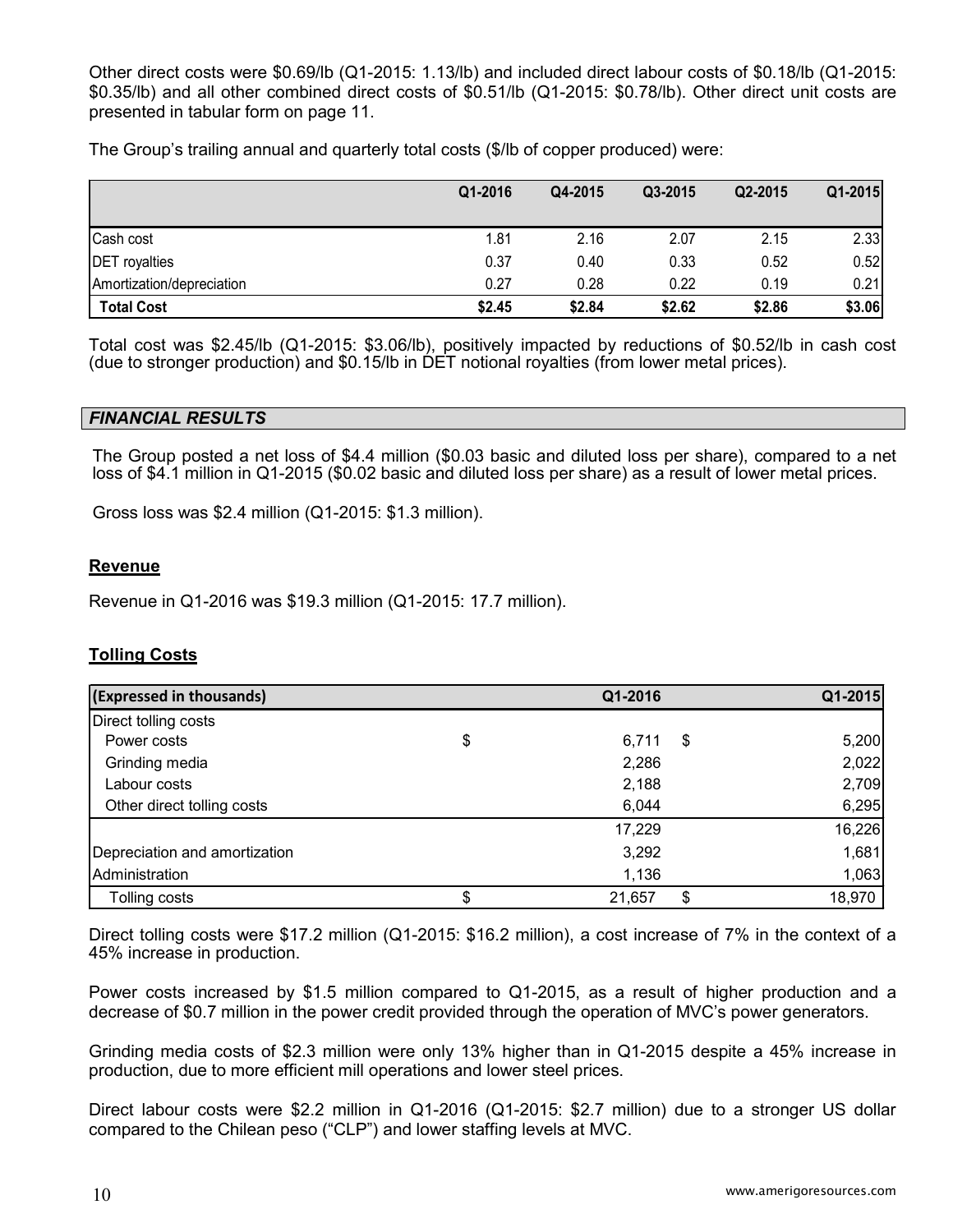Other direct tolling costs decreased by \$0.3 million to \$6.0 million. The most relevant other direct tolling costs are summarized in the following tables:

| (Expressed in thousands)                      | Q1-2016     | Q1-2015     |
|-----------------------------------------------|-------------|-------------|
| Other direct tolling costs                    |             |             |
| Historic tailings extraction                  | \$<br>1,164 | \$<br>943   |
| Maintenance, excluding labour                 | 1,330       | 1,427       |
| Molybdenum production costs, excluding labour |             | 576         |
| Maricunga tolling costs                       | 1,169       | 1,510       |
| Industrial water                              | 504         | 468         |
| Copper reagents                               | 413         | 430         |
| Subcontractors, support services, etc.        | 461         | 510         |
| Filtration and all other direct tolling costs | 355         | 76          |
| Lime                                          | 628         | <b>207</b>  |
| Process control                               | 67          | 234         |
| Inventory adjustments                         | (47)        | (86)        |
|                                               | \$<br>6,044 | \$<br>6,295 |

| $(\$/$ lb Cu)                                 | Q1-2016 | Q1-2015 |
|-----------------------------------------------|---------|---------|
| Other direct tolling costs                    |         |         |
| Historic tailings extraction                  | 0.10    | 0.12    |
| Maintenance, excluding labour                 | 0.11    | 0.18    |
| Molybdenum production costs, excluding labour |         | 0.07    |
| Maricunga tolling costs                       | 0.10    | 0.19    |
| Industrial water                              | 0.04    | 0.06    |
| Copper reagents                               | 0.03    | 0.05    |
| Subcontractors, support services, etc.        | 0.04    | 0.06    |
| Filtration and all other direct tolling costs | 0.03    | 0.01    |
| Lime                                          | 0.05    | 0.03    |
| Process control                               | 0.01    | 0.03    |
| Inventory adjustments                         |         | (0.01)  |
|                                               | 0.51    | 0.78    |

MVC continued to reduce costs where possible (maintenance, subcontractors, support services and process control). Maricunga tolling costs decreased in response to lower copper prices in Q1-2015. Certain production costs increased in response to the substantial increase in production compared to Q1- 2015 (historic tailings extraction, industrial water, filtration and other direct tolling costs). Lime cost increased substantially compared to Q1-2015, but in line with expectations, as more lime is required to process the Cauquenes tailings.

Depreciation and amortization cost increased to \$3.3 million (Q1-2015: \$1.7 million), as the Cauquenes expansion started to be depreciated in 2016.

Administration expenses were \$1.1 million in Q1-2016 and Q1-2015.

#### **Other expenses**

Other expenses of \$1.2 million (Q1-2015: \$2.6 million) are costs not related to MVC's production operations, and are comprised of the following: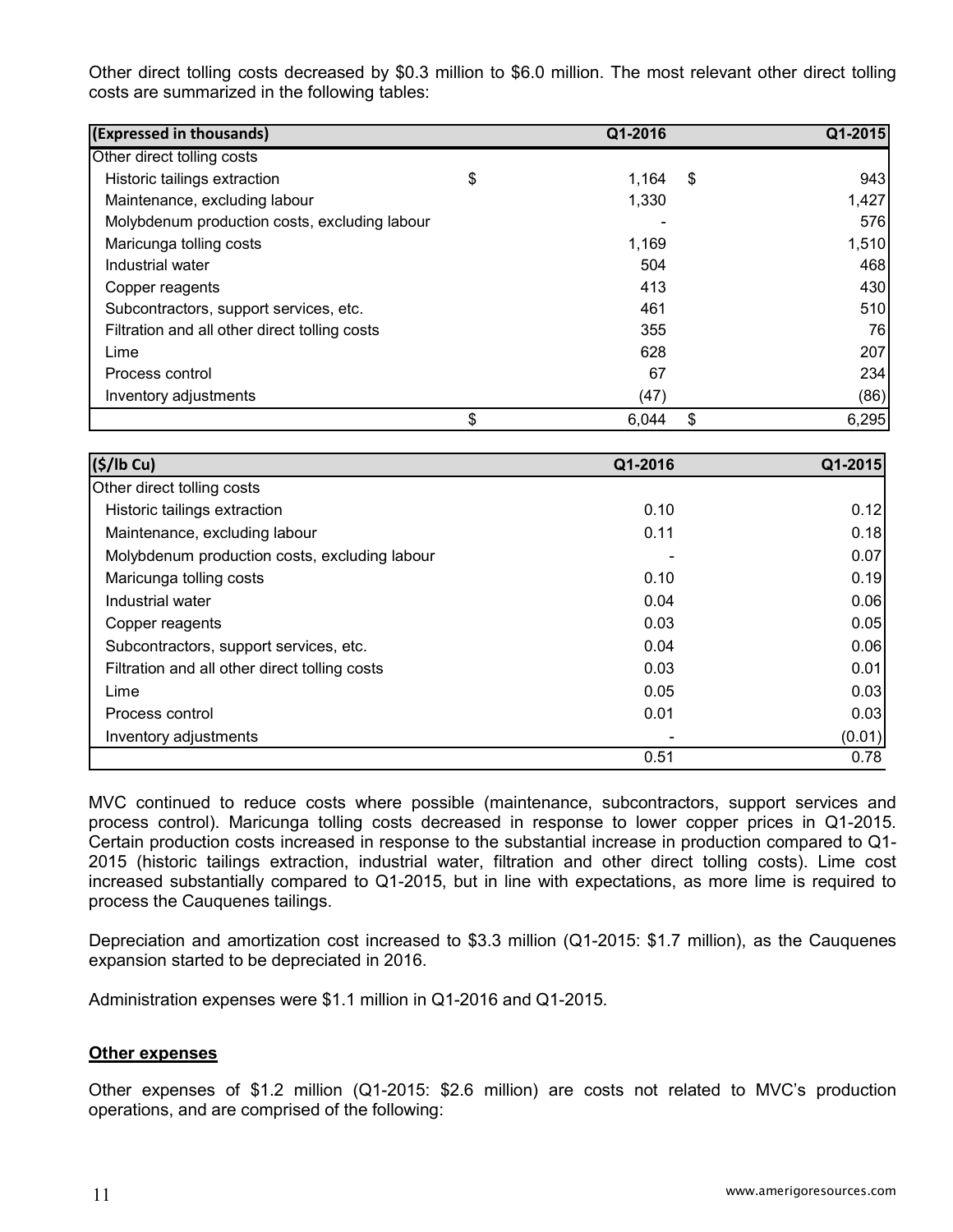- General and administration expenses of \$0.9 million (Q1-2015: \$0.9 million) which include salaries, management and professional fees of \$0.5 million (Q1-2015: \$0.5 million), office and general expenses of \$0.3 million (Q1-2015: \$0.3 million) and share-based payments of \$0.1 million (Q1-2015: \$0.1 million).
- Other gains of \$0.6 million (Q1-2015: other expenses of \$0.5 million), comprised of a foreign exchange gain of \$0.6 million (Q1-2015: expense of \$0.5 million), other gains of \$0.1 million (Q1- 2015: 0.1 million) and in Q1-2015 an impairment charge of \$0.1 million on the Candente Copper investment.
- A royalty derivative to related parties expense of \$0.9 million (Q1-2015: \$1.2 million), which includes actual royalty dividends paid or accrued to related parties of \$0.2 million (Q1-2015: \$0.1 million) and an increase in the fair value of the derivative of \$0.7 million (Q1-2015: \$1.1 million). The increase in the fair value of the derivative was the result of lower discount rates driven by lower expected risk adjusted borrowing rates.

#### **Finance expense**

The Group recorded a finance expense of \$1.5 million in Q1-2016, (Q1-2015: \$0.4 million) which includes finance, interest charges and a change in value on an interest rate swap.

#### **Taxes**

Income tax recovery was \$0.7 million in Q1-2016 (Q1-2015: \$0.3 million).

#### *COMPARATIVE PERIODS*

The Company's financial statements are reported under IFRS issued by the IASB. The following tables provide highlights from the Company's financial statements of quarterly results for the past eight quarters (unaudited).

|                                   | Q1-2016  | Q4-2015 | Q3-2015  | Q2-2015  |
|-----------------------------------|----------|---------|----------|----------|
|                                   |          | \$      | \$       |          |
|                                   |          |         |          |          |
| Total revenue (thousands)         | 19,255   | 7,809   | 10,770   | 16,388   |
| Net loss (thousands)              | (4, 357) | (4,673) | (6, 161) | (2,036)  |
| Loss per share                    | (0.03)   | (0.03)  | (0.03)   | (0.01)   |
| Diluted loss per share            | (0.03)   | (0.03)  | (0.03)   | (0.01)   |
|                                   |          |         |          |          |
|                                   | Q1-2015  | Q4-2014 | Q3-2014  | Q2-2014  |
|                                   |          |         |          |          |
| Total revenue (thousands)         | 17,656   | 24,320  | 22,222   | 20,728   |
| Net (loss) profit (thousands)     | (4,063)  | 1,702   | (3,725)  | (8, 290) |
| (Loss) earnings per share         | (0.02)   | 0.01    | (0.02)   | (0.05)   |
| Diluted (loss) earnings per share | (0.02)   | 0.01    | (0.02)   | (0.05)   |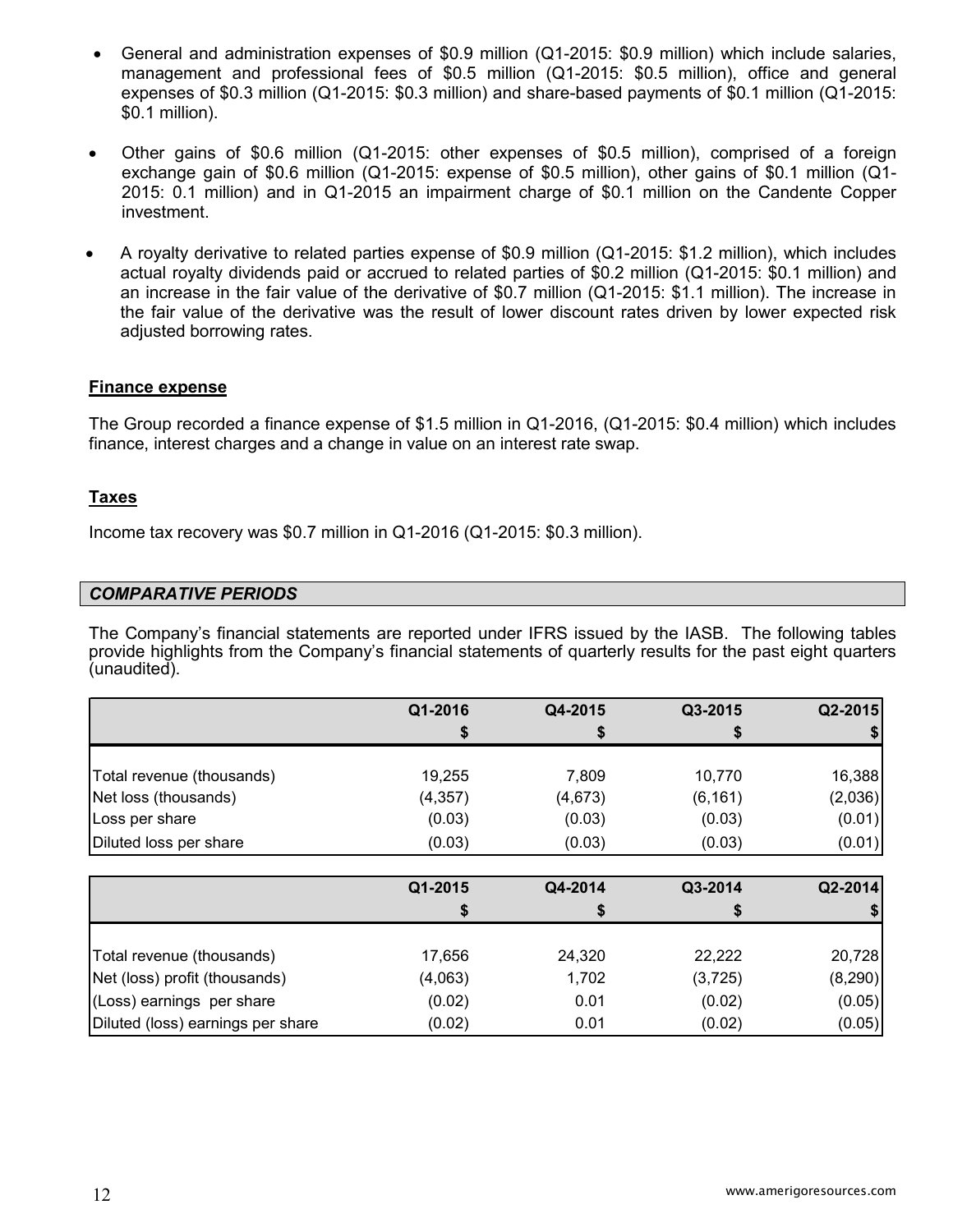Quarterly revenue variances result mostly from varying volumes of copper sales or deliveries (a factor of quarterly production) and the Group's realized copper price (a factor of market price conditions). The Group's revenues are highly sensitive to these two variables, as summarized below:

|                                   | Q1-2016                  | Q4-2015 | Q3-2015  | Q2-2015 | Q1-2015 | Q4-2014 | Q3-2014  | Q2-2014  |
|-----------------------------------|--------------------------|---------|----------|---------|---------|---------|----------|----------|
| Copper<br>sales/deliveries        | 12.75                    | 7.44    | 8.12     | 9.39    | 8.83    | 11.22   | 10.32    | 9.32     |
| MVC's realized<br>cobber<br>price | \$2.24                   | \$2.08  | \$2.36   | \$2.65  | \$2.68  | \$3.01  | \$3.06   | \$3.16   |
| Settlement<br>adjustments         | $\overline{\phantom{0}}$ | (\$1.0) | (\$2.61) | \$0.42  | \$1.43  | -       | (\$0.53) | (\$0.63) |

<sup>1</sup> Million pounds of copper. In 2015 and 2016 deliveries are under the tolling agreements with DET and Maricunga. Q3-2015 and Q4-2015 and Q4-2015 and Q4-2015 and Q4-2015 and Q4-2015 and Q4-2015 and Q4-2015 and Q4-2015 an

<sup>2</sup> Copper recorded price per pound, for the period before notional smelting and refining charges and settlement adjustments to prior quarters' sales/deliveries.

Settlement adjustments to prior quarter's sales/deliveries, expressed in millions of dollars

Q2 and Q3-2014 revenue was negatively impacted by lower production. Revenue in Q4-2014 was stronger as mining conditions improved in Colihues, although stronger production results were mitigated by lower copper prices. Q1-2015 revenue was impacted by lower production and a substantial decline in copper prices. Q2-2015 revenue was positively impacted by higher production levels, despite lower realized copper prices. Q3-2015 revenue was affected by lower copper sales, lower copper prices and negative revenue settlement adjustments due to pricing terms. Q4-2015 revenue was affected by lower production (as they exclude Cauquenes production) and lower copper prices.Q1-2016 revenue was positively impacted by stronger copper production as Cauquenes ramped-up.

In addition to revenue variances, the Group's quarterly results in the most recent eight quarters were also affected by variations in cost of sales:

|                           | Q1-2016 | Q4-2015 | Q3-2015 | Q2-2015 | Q1-2015 | Q4-2014 | Q3-2014 | Q2-2014 |
|---------------------------|---------|---------|---------|---------|---------|---------|---------|---------|
| Tolling<br>costs          | \$21.66 | \$13.26 | \$15.29 | \$18.14 | \$18.97 | \$21.46 | \$20.37 | \$19.53 |
| Unit tolling<br>$\cosh^2$ | \$1.70  | \$1.78  | \$1.88  | \$1.93  | \$2.15  | \$1.91  | \$1.97  | \$2.10  |

<sup>1</sup> Millions of dollars.<br><sup>2</sup> Tolling costs divided over number of pounds of copper delivered. Q3-2015 and Q4-2015 amounts exclude tailings processed from Cauquenes.

Tolling costs are affected by production levels, input costs -particularly power costs-, copper prices and the depreciation or appreciation of the CLP to the U.S. dollar. In Q2-2014 a gain from Change in Estimates of \$2.4 million was recorded as a component of production costs. Depreciation expense decreased as of Q2- 2014 on the modification to agreements with DET which increased the estimated useful lives of MVC's assets. Further cost reductions associated with a change to Colihues processing methods introduced in Q3-2014 also contributed to lower costs. Total production costs increased in Q4-2014 from higher production, but unit cost decreased from prior quarter levels. In Q1-2015 total tolling costs decreased due to lower production, but the decrease in costs was insufficient to maintain the low unit costs that had been achieved in prior quarters. In Q2, Q3 and Q4-2015, total and unit tolling costs decreased consistently each quarter as a result of lower production levels, cost reductions at MVC and a weaker CLP compared to the U.S. dollar. Tolling costs in Q3 and Q4-2015 also decreased due to suspension of Colihues operations. Q4-2015 cost data did not include Cauquenes tolling costs which were capitalized as pre-operating costs. Q1-2016's tolling cost increased due to a substantial increase in production which also resulted in lower unit costs.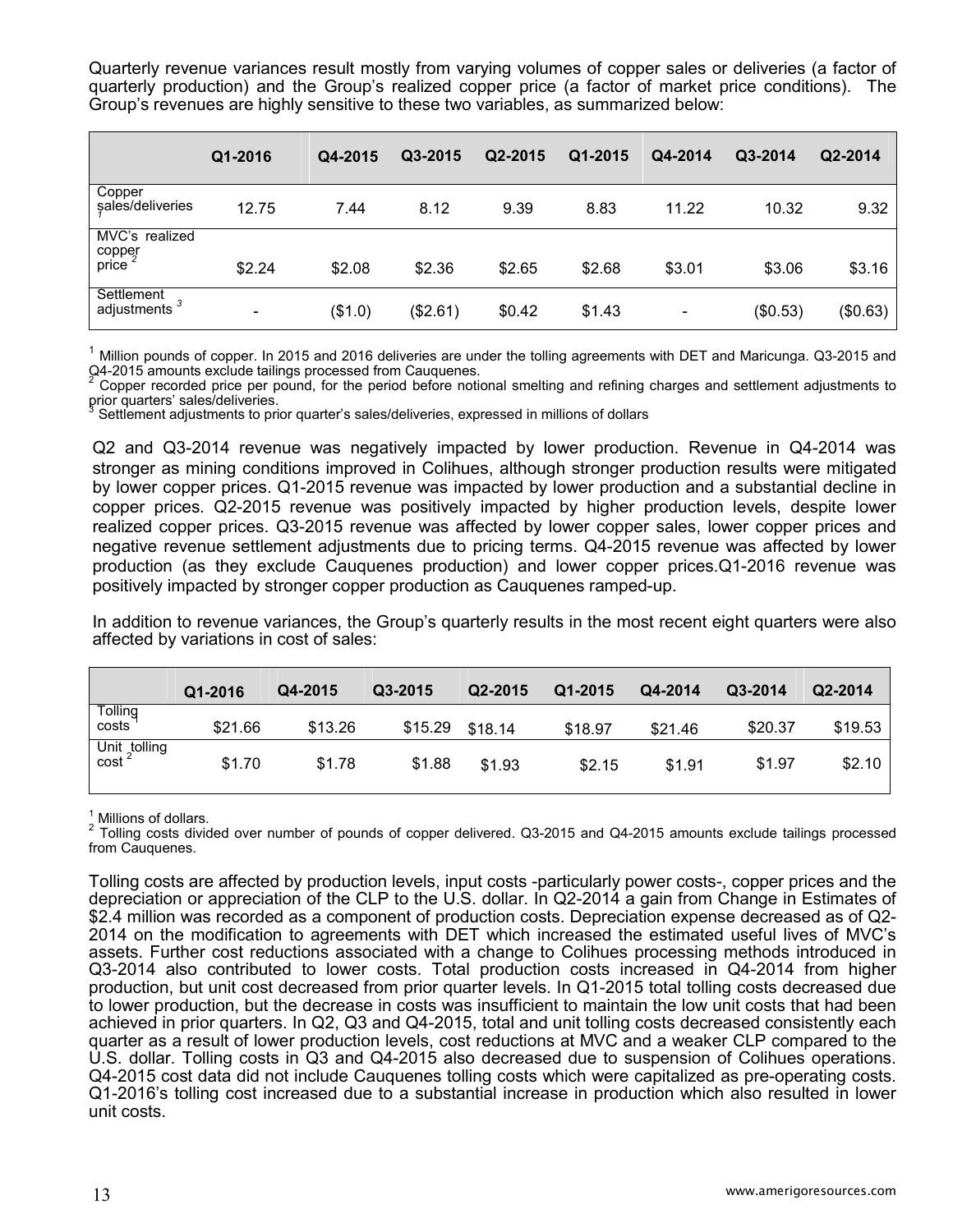# *LIQUIDITY and CAPITAL RESOURCES*

#### **Cash Flow from Operations**

The Group generated cash of \$1.5 million in operations, compared to \$17.1 million used in operations in Q1-2015.

Excluding the effect of changes in working capital accounts, the Group generated cash of \$1.4 million (Q1- 2015: \$1.2 million).

#### **Cash Flow from Financing Activities**

The Group received \$7.8 million in debt proceeds net of transaction costs in Q1-2016 (Q1-2015: \$22.1 million) and made debt repayments of \$3.4 million (\$nil in Q1-2015).

#### **Cash Flow from Investing Activities**

In Q1-2016, the Group used cash of \$3.7 million for payments of capital expenditures, including final payments on the Cauquenes expansion (Q1-2015: \$8.7 million).

#### **Liquidity and Financial Position**

The Group's cash and cash equivalents at March 31, 2016 totaled \$11.8 million (December 31, 2015: \$9.0 million), and the Group had working capital of \$0.1 million at March 31, 2016, compared to a working capital deficiency of \$6.0 million at December 31, 2015.

The Group operates in a cyclical industry where levels of cash flow are closely correlated to the market prices for copper. While MVC is a valuable long-life asset with a strategic relationship with El Teniente, the world's largest underground copper mine, its liquidity and financial position have been affected by a sharp decrease in copper price, from an average LME price of \$2.64/lb in Q1-2015 to an average LME price of \$2.12/lb in Q1-2016.

Phase one of the Cauquenes expansion was completed in December 2015, providing MVC with access to high-grade historic tailings that are expected to increase production from 37.3 million pounds of copper in 2015 to an estimated 55.0 to 60.0 million pounds in 2016. As a result of the projected production increase, and the effect of continued cost reductions, annual cash cost is projected to decrease from \$2.18/lb in 2015, to a cash cost of \$1.65/lb to \$1.85/lb in 2016. Refer to Cautionary Statement on Forward Looking Information (page 22).

Under these conditions, the Group expects to meet its obligations for the next 12 months from cash flow generated from operations and from the \$7.0 million that remain available in 2016 through the DET Expansion Support Facility, at a monthly rate of \$1.0 million, provided average LME monthly copper prices remain below \$2.80/lb.

At March 31, 2016, the Group had \$13.0 million of undrawn, committed credit facilities and \$7.0 million undrawn from the DET Expansion Support Facility.

In addition to the above facilities, in 2016 MVC and DET reached an agreement to defer DET notional royalties during a four-month period, from March to June 2016. MVC also reached an agreement with its power provider to reduce rates in the existing power supply contracts between the parties, resulting in annual power cost reductions of approximately \$1.5 million in each of 2016 and 2017, and to defer 20% of power payments from H1-2016 to H2-2016, when production levels and as a result, operating cash flow, are expected to be stronger.

The Group's long-term liabilities (severance provisions, long-term portion of borrowings, long-term portion of the royalty derivative to related parties measured at fair value, deferred income tax liabilities and other non-current liabilities) at March 31, 2016 were \$96.0 million (December 31, 2015: \$87.6 million).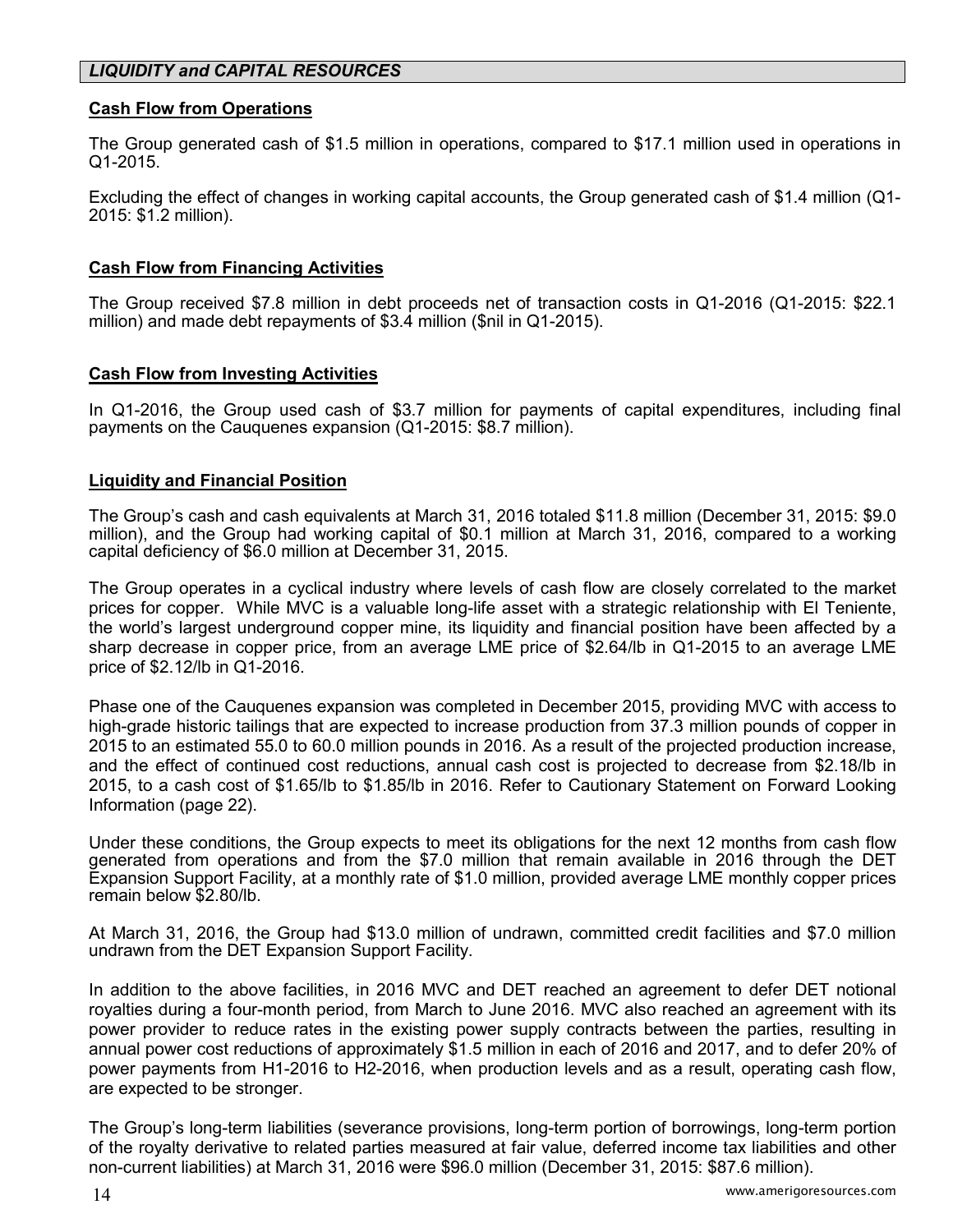# **Borrowings**

| (Thousands)                                           | March 31, | December 31, |
|-------------------------------------------------------|-----------|--------------|
|                                                       | 2016      | 2015         |
|                                                       | \$        |              |
|                                                       |           |              |
| Cauquenes Expansion Loan (a)                          | 62,782    | 57,471       |
| Cauquenes Expansion VAT Facility (b)                  | 5,240     | 8,026        |
| <b>DET Expansion Support Facility (c)</b>             | 10,305    | 7,148        |
|                                                       | 78,327    | 72,645       |
| Comprised of:                                         |           |              |
| Short-term debt and current portion of long-term debt | 16,674    | 17,964       |
| Long -term debt                                       | 61,653    | 54,681       |
|                                                       | 78,327    | 72,645       |

a) On March 25, 2015, MVC closed a bank syndicate financing with Mandated Lead Arrangers Banco Bilbao Vizcaya Argentaria ("BBVA") and Export Development Canada ("EDC") for a loan facility (the "Cauquenes Expansion Loan") of \$64.4 million for the expansion of MVC's operations for the processing of tailings from the Cauquenes deposit. Terms of the loan include interest at a fixed rate of 5.81% per annum (to be reduced to 5.56% per annum once MVC meets the completion criteria set in the Cauquenes Expansion Loan) for 75% of the facility, both fixed through the use of an interest rate swap. The remaining 25% of the facility is subject to a variable rate based on the US Libor 6 month rate, which at March 31, 2016 was 4.35% per annum (and would be 4.10% per annum during operation).

Interest is paid semi-annually starting on June 30, 2015. The Cauquenes Expansion Loan has a maximum repayment term of 6 years consisting of 12 equal semi-annual principal payments commencing on June 30, 2016. The repayment term may be shortened without penalty in accordance with the provisions of the Cauquenes Expansion Loan.

MVC incurred due diligence, bank fees and legal costs of \$2.4 million, recognized as transaction costs that are being amortized over the term of the loan using the effective interest rate method.

The balance of the loan (net of transaction costs) at March 31, 2016 was \$62.8 million (December 31, 2014: \$57.5 million).

MVC has provided security for the Cauquenes Expansion Loan in the form of a charge on all of MVC's assets, and MVC is subject to bank covenants (current ratio, tangible net worth and debt service coverage ratio) to be measured semi-annually starting on December 31, 2015.

At December 31, 2015, MVC was in compliance with the tangible net worth ratio (\$90.0 million), and received waivers from BBVA and EDC in respect of non-compliance with the current ratio (requirement of 1.0) and debt service coverage ratio (requirement of 1.2).

MVC had a requirement to fund a debt service reserve account ("DSRA") for an estimated amount of \$7.0 million from the proceeds of the final disbursement from the Cauquenes Expansion Loan. BBVA and EDC waived the final disbursement funding requirement and deferred funding of the DSRA to the second half of 2016.

Concurrently with the Cauquenes Expansion Loan, MVC entered into an interest rate swap ("IRS") with BBVA to fix 75% of the interest payable on that facility. On March 31, 2016, the fair value of the IRS was determined to be \$0.9 million and mark-to-market adjustments of \$0.2 million were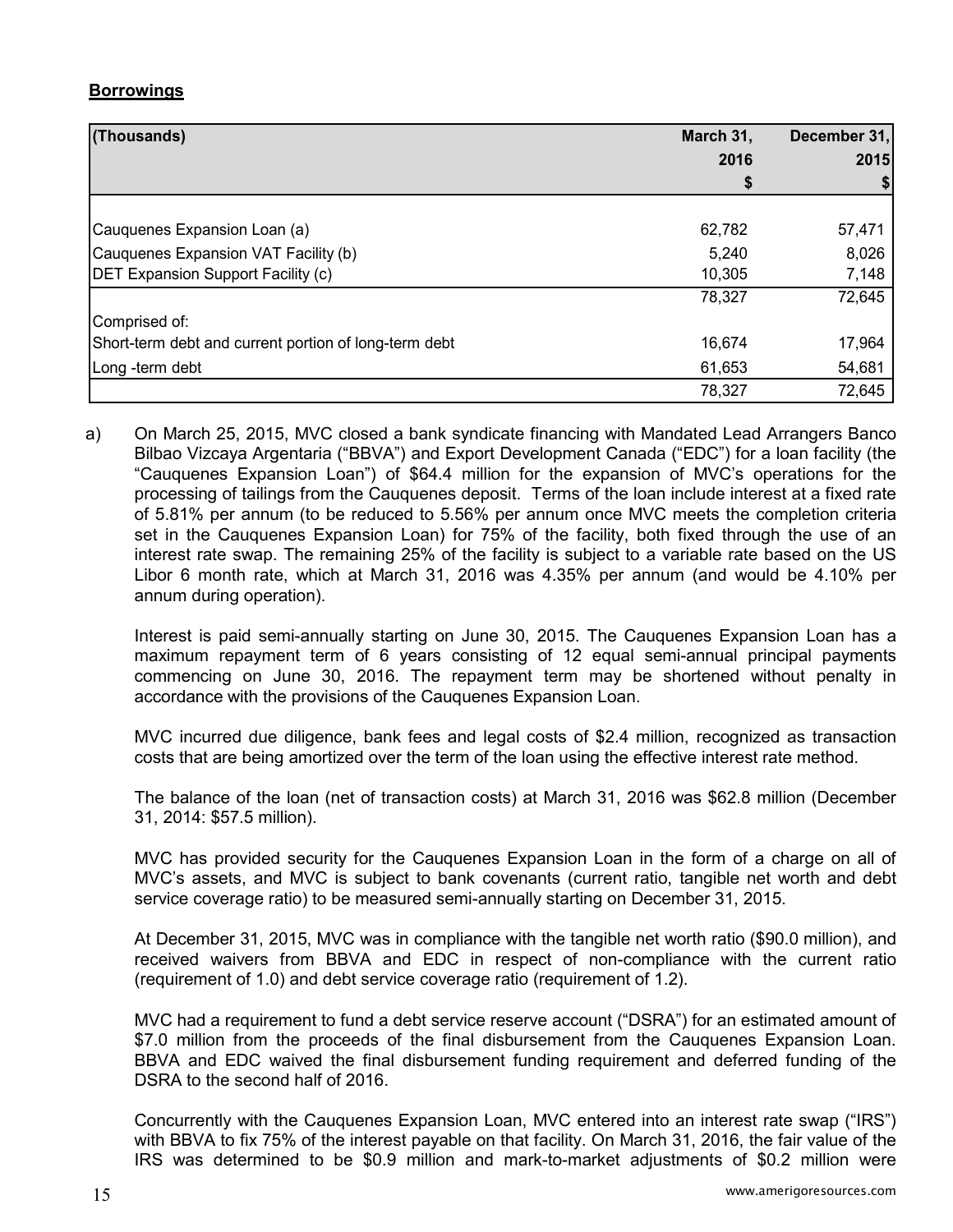recognized in loss in Q1-2016, as a component of finance expense. The interest rate swap has a term to December 27, 2018.

- b) Also on March 25, 2015, MVC entered into a CLP 5,700.0 million (approximately \$9.0 million at the loan grant date) facility with BBVA to finance the value added tax incurred by MVC in connection with the Cauquenes expansion (the "VAT Facility"). The VAT Facility is due on or before June 30, 2016 and is subject to interest at a variable rate of the Chilean Association of Banks and Financial Institutions Tasa Bancaria plus 1.75%, which at March 31, 2016 was 6.22% per annum. Principal of \$3.4 million received through a VAT refund and interest of \$0.1 million were paid in connection with this facility in Q1-2016. The balance of the loan at March 31, 2016 was \$5.2 million (December 31, 2015: \$8.0 million).
- c) The Group has \$30.0 million in additional credit facilities, including a \$17.0 million DET Expansion Support Facility (page 17) and a \$13.0 million standby line of credit from three Amerigo shareholders. The shareholders line of credit had an original availability date to March 25, 2016 and was extended to March 25, 2017. No security was provided in connection with these facilities. At March 31, 2016, \$10.0 million had been drawn from the DET Expansion Support Facility (December 31, 2015: \$7.0 million) and no funds had been drawn from the shareholders line of credit. The Group incurred an annual commitment fee of \$0.1 million in respect of the stand-by line of credit in 2016 and 2015.

# *AGREEMENTS WITH CODELCO'S EL TENIENTE DIVISION*

In 1991, MVC entered into a contract with DET to process the fresh tailings from El Teniente for a term that through several contract modifications was extended to 2021 (collectively, the "Fresh Tailings Contract"). In 2009, MVC and DET entered into an agreement to process the tailings from Colihues, one of El Teniente's historic tailings deposits (the "Colihues Contract"). On April 8, 2014 MVC and DET entered into a contract (the "Master Agreement") for the purchase by MVC of the rights to process tailings from an additional historic tailings deposit, Cauquenes, for a term to the earlier of its depletion or 2033, and extending the Fresh Tailings Contract from 2021 to 2037 and the Colihues Contract to the earlier of its depletion or 2037.

Until December 31, 2014, royalties were payable to DET in respect of copper concentrates produced by MVC. DET royalties were calculated using the average LME copper price for the month of production of the concentrates. Adjustments to the DET royalties were recorded on a monthly basis for changes in the amount of copper concentrates during the settlement period. DET royalties were recorded as components of production costs.

On February 3, 2015, MVC and DET entered into a second modification to the Master Agreement which changed the legal relationship between the parties for the period from January 1, 2015 to December 31, 2022. During this period, production of copper concentrates by MVC has and will be conducted under a tolling agreement with DET. Title to the copper concentrates produced by MVC is retained by DET and MVC earns tolling revenue, calculated as gross revenue for copper produced at applicable market prices, net of notional items (treatment and refining charges, DET royalties and transportation costs). The notional DET royalties precisely mimic the former royalty arrangements between MVC and DET.

Notional royalties for copper concentrates produced from fresh tailings are determined through a sliding scale formula tied to copper prices. Until August 1, 2015, no notional royalties applied at copper prices below \$0.80/lb and notional royalties increased to a maximum of 13.5% at copper prices of \$1.30/lb or higher. As of August 1, 2015, the sliding scale changed to a range of copper prices from \$1.95/lb (13.5%) to \$4.80/lb (28.4%), and exchange rate provisions that increased notional royalties were eliminated.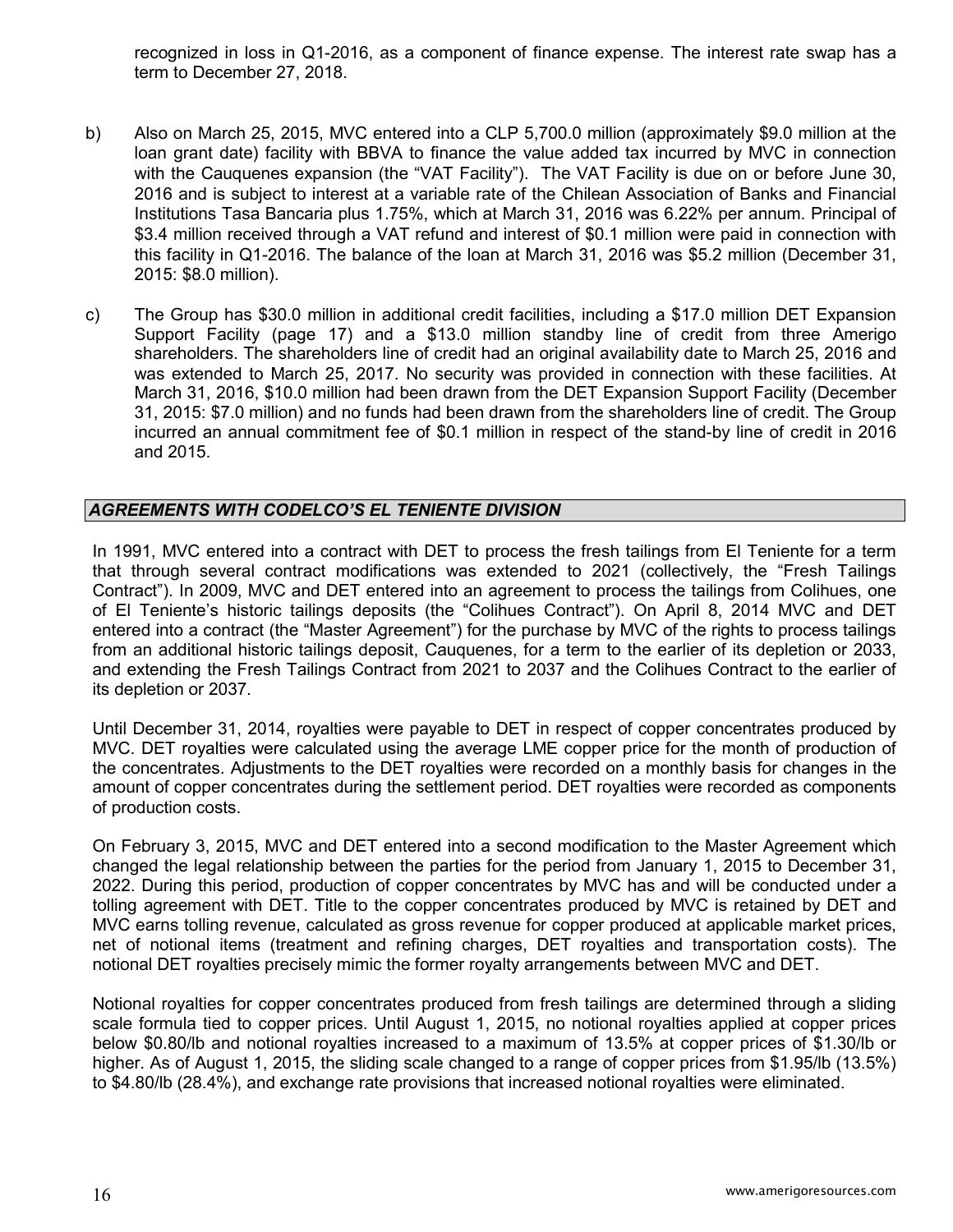Notional royalties for copper concentrates produced from Colihues historic tailings are determined through a sliding scale for copper prices ranging from \$0.80/lb (3%) to \$4.27lb (approximately 30%). The parties are required to review costs and potentially adjust notional royalty structures for copper production from Colihues tailings if the copper price remains below \$1.95/lb or over \$4.27/lb for three consecutive months.

Notional royalties for copper concentrates produced from Cauquenes historic tailings are determined through a sliding scale for copper prices ranging from \$1.95/lb (16%) to \$5.50/lb (39%);

Until August 1, 2015, MVC paid a royalty of 10% of MVC's net revenue received from the sale of molybdenum concentrates produced from fresh tailings and 11.9% on net molybdenum revenue from Colihues tailings. As of August 1, 2015, these terms were amended to a sliding scale global molybdenum royalty for molybdenum prices between \$7.31/lb (9%) and \$40/lb (19.7%).

The Master Agreement contains provisions requiring the parties to meet and review cost and notional royalty/royalty structures in the event monthly average prices fall below certain ranges and projections indicate the permanence of such prices over time. The review of all notional royalty/royalty structures is to be carried out in a manner that gives priority to the viability of the Master Agreement and maintains the equilibrium of the benefits between the Parties.

The Master Agreement also contains three early exit options exercisable by DET within 2021 and every three years thereafter only in the event of changes unforeseen as of the date of the Master Agreement. The Company has currently judged the probabilities of DET exercising any of these early exit options as remote.

On August 29, 2014, DET and MVC entered into a first modification to the Master Agreement, which provided for deferral of payment of up to \$9.1 million in DET royalties in 2014 in order for MVC to expedite certain works associated with the Cauquenes expansion. The deferred amounts were paid in full in Q1- 2015.

On February 3, 2015, MVC and DET entered into a second modification to the Master Agreement under which MVC's production of copper concentrates is being conducted under a tolling agreement with DET as described in preceding paragraphs- and DET provided a copper price support agreement to assist MVC with the Cauquenes expansion in an amount of up to \$17.0 million (the "DET Expansion Support Facility"). MVC will draw down \$1.0 million from the DET Expansion Support Facility for each month during the years 2015 and 2016 in which the average final settlement copper price to MVC is less than \$2.80/lb, up to the \$17.0 million maximum. The DET Expansion Support Facility bears interest at a rate of 0.6% per month and is subordinate to MVC's bank financing. As at March 31, 2016, MVC had drawn down \$10.0 million from the DET Expansion Support Facility (December 31, 2015: \$7.0 million). The DET Expansion Support Facility will be repaid starting in January 2017 and up to December 31, 2019 at a rate of \$1.0 million per month, provided this repayment rate does not preclude MVC from making the semiannual principal debt repayments described on the Cauquenes Expansion Loan. MVC does not currently anticipate making principal repayments to the DET Expansion Support Facility within the twelve months following March 31, 2016. MVC may repay the DET Expansion Support Facility in advance and without penalty, provided its bank debt holders pre-approve the advance payments.

In Q1-2016, MVC and DET reached an agreement to defer DET notional royalty during a four-month period, from March to June 2016. At March 31, 2016, \$1.3 million of adjustments had been deferred.

At March 31, 2016, the accrual for DET notional royalties was \$7.3 million (December 31, 2015: \$4.2 million), representing four months of notional royalties (2015: three months of notional royalties).

`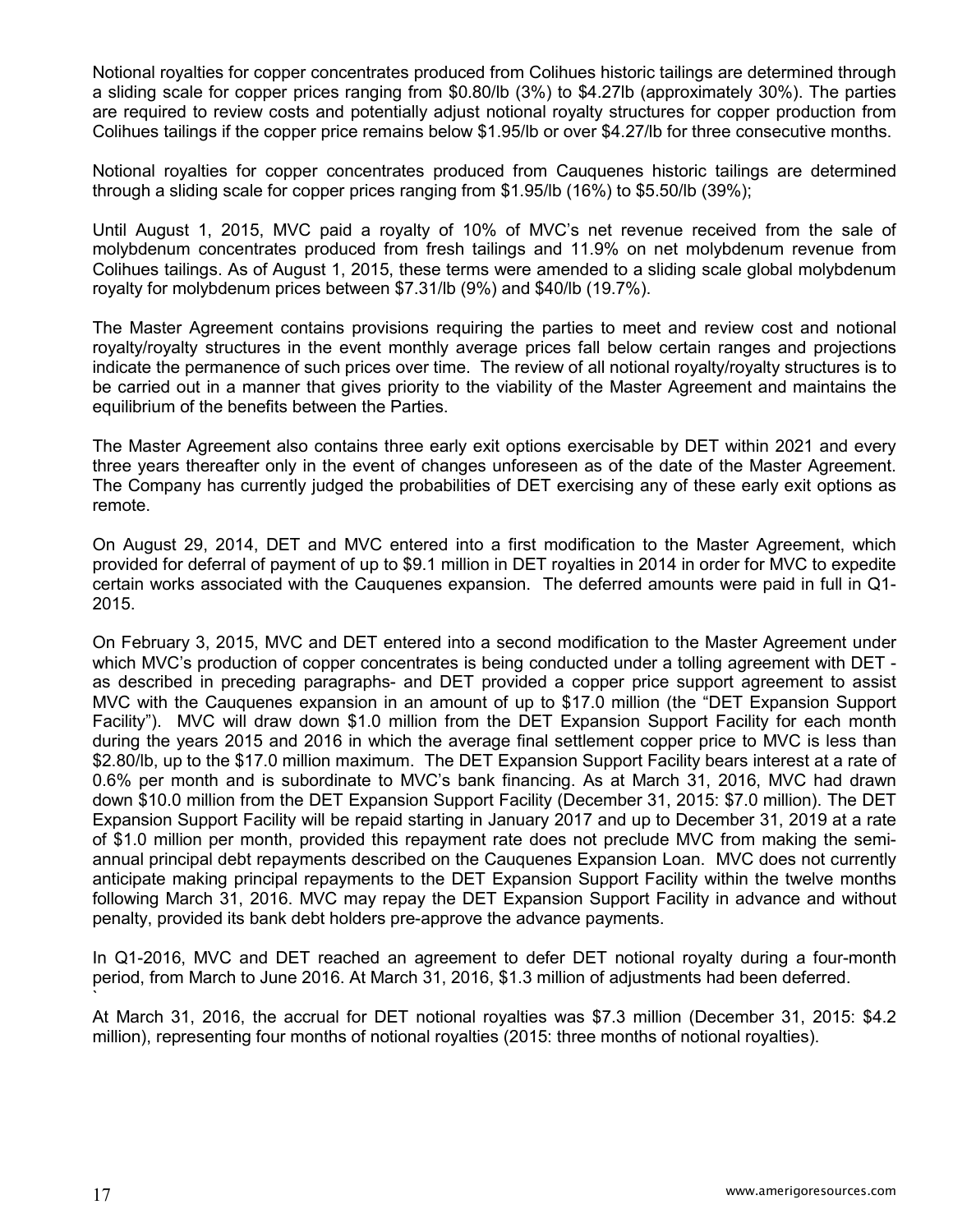## *CAUQUENES EXPANSION*

MVC is undertaking a significant expansion of its existing operations in order to extract and process the high grade Cauquenes tailings. The Cauquenes expansion is being undertaken in phases, which management believes reduces project risk.

Phase one was completed in December 2015, \$4.5 million under budget. It has enabled MVC to extract Cauquenes tailings for processing in MVC's existing processing plant and is expected to increase MVC's copper processing levels. The phase one Capex budget was \$71.1 million and actual Capex was \$66.6 million.

Subsequent to phase one MVC plans to upgrade its existing plant and operations in order to increase recovery rates. This part of the expansion may be carried out in a series of stages, depending on internal cash flow and/or financing, and on completion is expected to further increase MVC's production.

#### *OTHER MD&A REQUIREMENTS*

#### **Impairment Analysis**

As at March 31, 2016, management of the Company determined that the continued depressed market price for the Company's shares, resulting in market capitalization for the Company below its net asset value, constituted an impairment indicator, and completed an impairment assessment for MVC that included a determination of fair value less costs to sell.

Key assumptions incorporated in the impairment model included the following:

- Copper prices (\$/lb): 2016: \$2.16; 2017: \$2.30; 2018: \$2.53; 2019: \$2.68; 2020: \$2.84; 2021 to 2037: \$3.00.
- Power costs (excluding benefit from self-generation): From 2016 to 2027 costs are per contractual estimates (2016: \$0.09774/kWh, 2017: \$0.09773/kWh, 2018 to 2037: \$0.11317/kWh).
- Operating costs based on historical costs incurred and estimated forecasts.
- Tolling/production volume and recoveries as indicated in MVC's mining plan from 2016 to 2037, including processing of fresh tailings and historic tailings from the Colihues and Cauquenes deposits.
- Discount rate: 7% after tax

Based on these assumptions, management's impairment evaluation did not result in the identification of an impairment loss as of March 31, 2016. Although management believes the estimates applied in this impairment assessment are reasonable, such estimates are subject to significant uncertainties and judgements. The Group's impairment model is very sensitive to changes in estimated metal prices and operating costs, particularly estimated power costs beyond MVC's current power contracts and operating results from the Cauquenes deposit that may differ from current projections. Changes in these variables might trigger an impairment that could be material.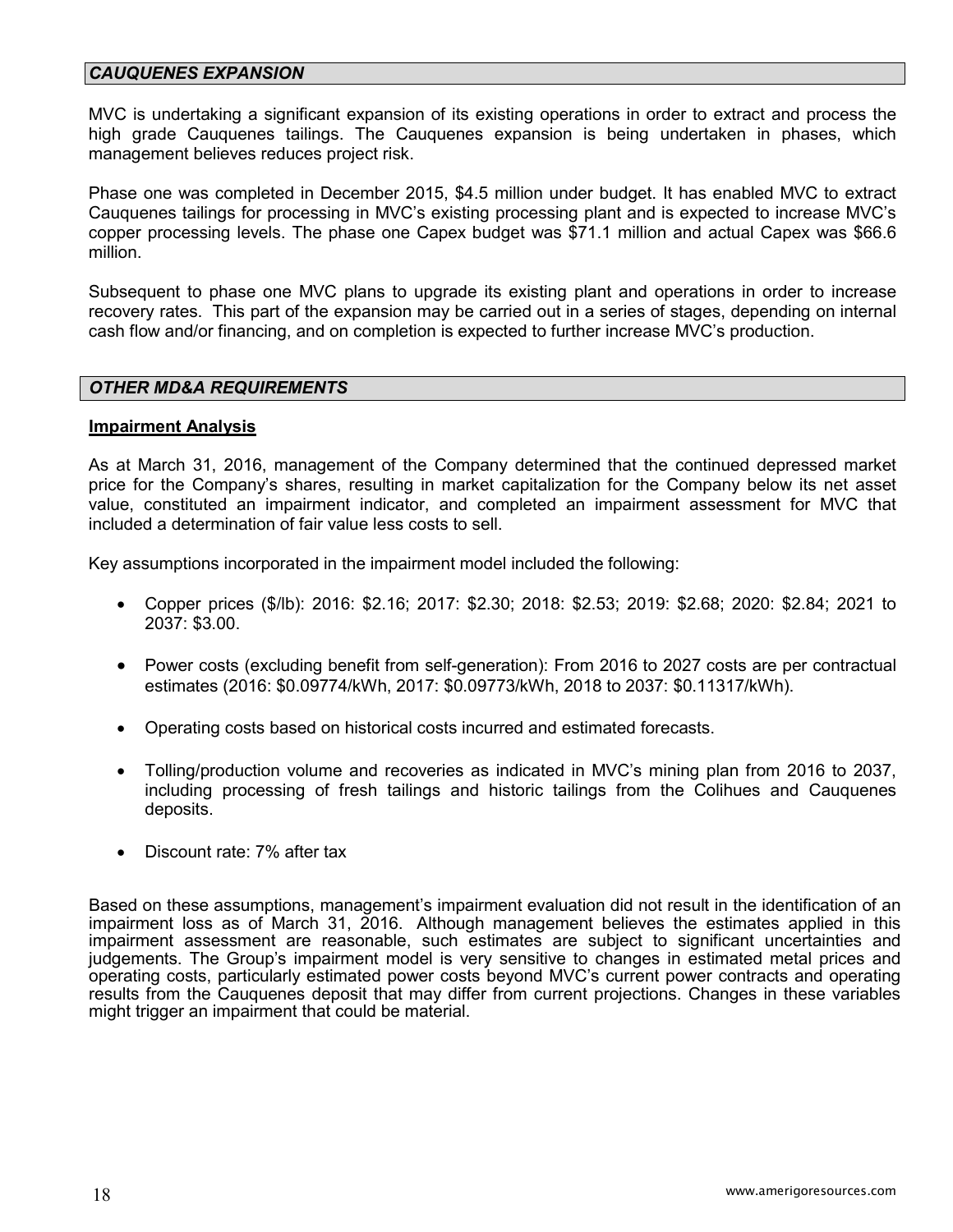## **Transactions with Related Parties**

a) Non-controlling interests

Amerigo holds its interest in MVC through Amerigo International Holdings Corp. ("Amerigo International").

Amerigo International is wholly-owned by the Company except for certain outstanding Class A shares which are owned indirectly by the Company's Chairman, an associate of the Chairman and a former director of the Company. The Class A shares were issued as part of a tax-efficient structure for the payment of the royalty (the "Royalty") granted in exchange for the transfer to the Company of an option to purchase MVC.

In accordance with the articles of Amerigo International, the holders of the Class A shares are not entitled to any dividend or to other participation in the profits of Amerigo International, except for a total royalty dividend, if declared by the directors of Amerigo International, in an amount equal to the amount of the Royalty.

The Royalty is calculated as follows:

- \$0.01 for each pound of copper equivalent produced from El Teniente tailings by MVC or any successor entity to MVC if the price of copper is under \$0.80, or
- \$0.015 for each pound of copper equivalent produced from El Teniente tailings by MVC or any successor entity to MVC if the price of copper is \$0.80 or more.

In Q1-2016, the Group and the Class A shareholders entered into an agreement to defer payment of the Royalty derived from Cauquenes production (the "Cauquenes Royalty) with effect from January 15, 2016 to February 27, 2017 (the "Deferral Termination Date"). The Cauquenes Royalty that is deferred and which remains unpaid at the Deferral Termination Date will be increased by the amount of \$0.005 per pound. At March 31, 2016, \$0.1 million of Cauquenes Royalty was deferred pursuant to this agreement.

The Royalty is a derivative financial instrument. This liability is measured at fair value, with changes in fair value recorded in profit for the period. The fair value of the liability at March 31, 2016 was \$9.7 million (December 31, 2015: \$8.9 million), with a current portion of \$1.1 million (December 31, 2015: \$0.9 million) and a long-term portion of \$8.6 million (December 31, 2015: \$8.0 million).

The Royalty is paid as a royalty dividend on the Class A shares of Amerigo International. During Q1- 2016, royalties totaling \$0.2 million were paid or accrued to the Class A shareholders (Q1-2015: \$0.1 million). At March 31, 2016, \$0.2 million of this amount remained payable (December 31, 2015: \$0.1 million).

The royalty derivative to related parties includes the royalty dividends described above and changes in fair value of the derivative. The fair value of the derivative increased by \$0.7 million in Q1-2016 (Q1-2015: \$1.1 million), for a total royalty derivative expense of \$0.9 million (Q1-2015: \$1.2 million).

b) Directors' fees and remuneration to officers

During Q1-2016, the Group paid or accrued \$0.3 million in salaries and fees to companies associated with certain directors and officers of Amerigo (Q1-2015: \$0.3 million).

Management fees are paid to the below noted companies owned by executive officers and directors, as follows: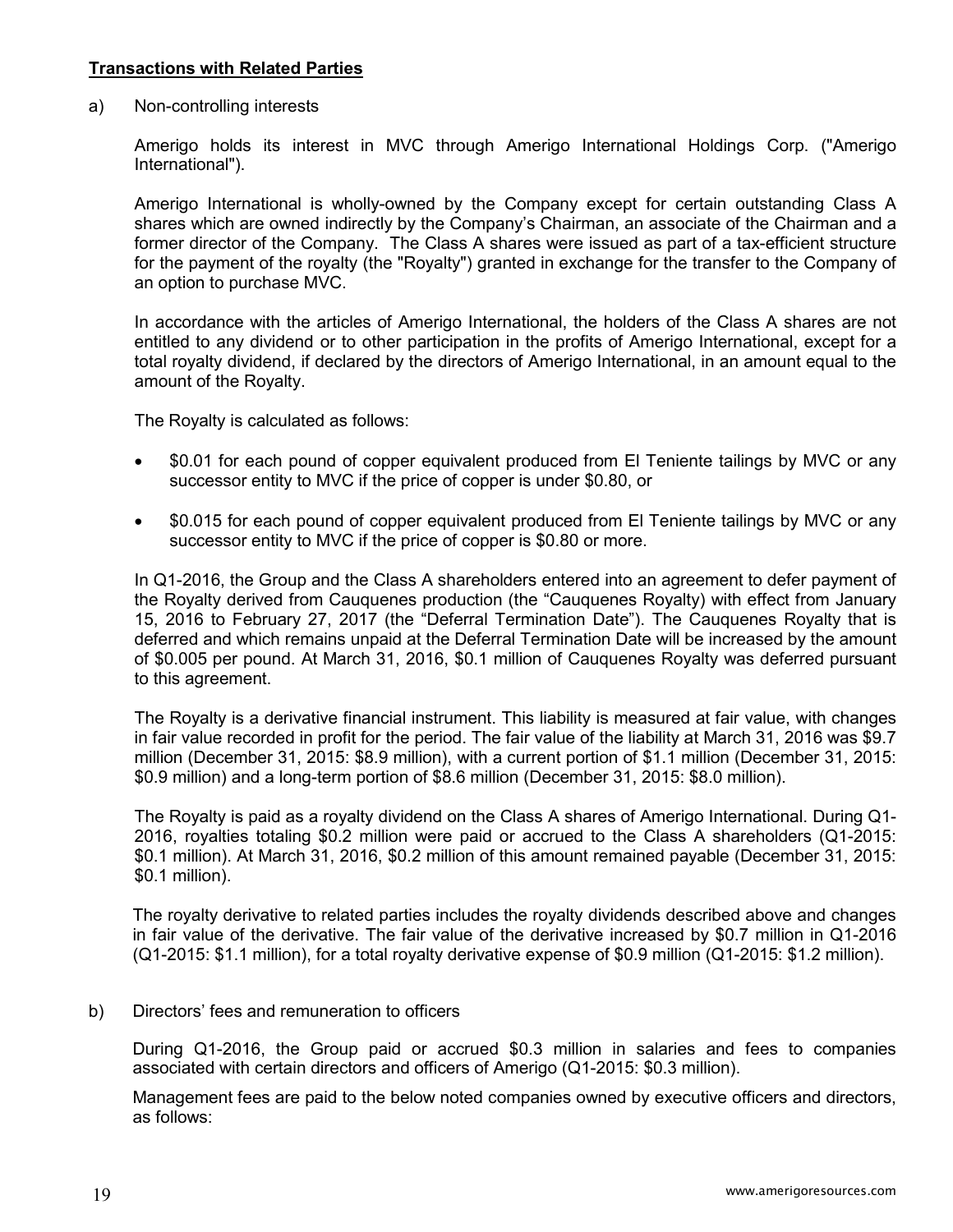- Zeitler Holdings Corp. Controlled by Dr. Klaus Zeitler, Executive Chairman of Amerigo
- Delphis Financial Strategies Inc. Controlled by Aurora Davidson, Executive Vice President and CFO of Amerigo
- Michael J. Kuta Law Corporation Controlled by Michael Kuta, former General Counsel and Corporate Secretary of Amerigo.

In the same period, Amerigo paid or accrued \$0.1 million in directors' fees to independent directors (Q1-2015: \$0.1 million). In Amerigo's consolidated financial statements, directors' fees and remuneration to officers are categorized as salaries, management and professional fees. These transactions were in the ordinary course of business and measured at the exchange amounts agreed to by the parties.

In Q1-2016, 3,350,000 options were granted to directors and officers of the Company (Q1-2015: 1,850,000 options).

- c) As of March 31, 2016 one of Amerigo's officers acted as an officer of Nikos Explorations Ltd., a company over which Amerigo exercises significant influence.
- d) As of March 31, 2016 one of Amerigo's officers acted as an officer and one of Amerigo's directors acted as a director and Chairman of Los Andes Copper Ltd., a company in which Amerigo holds an investment.

#### **Critical Accounting Estimates and Judgements**

The preparation of interim financial statements requires management to make judgements, estimates and assumptions that affect the application of accounting policies and the reported amounts of assets and liabilities, income and expenses. Actual results may differ from these estimates.

The significant judgements made by management in applying the Company's accounting policies and the key sources of estimation uncertainty were the same as those that applied to the consolidated financial statements as at and for the year ended December 31, 2015, except, except as addressed below.

#### *Start date of Cauquenes operations:*

MVC commenced processing tailings from the Cauquenes deposit during September 2015 from one of the two sumps built as part of the Cauquenes phase one expansion. Construction, commissioning and testing continued to December 2015. When a project nears the end of construction, management has to exercise judgment to determine the date in which the asset was in the location and condition necessary to operate as intended by management. The identification of this date is important since it establishes the point in time at which costs cease to be capitalized unless they provide an enhancement to the economic benefits of the asset, borrowing costs cease to be capitalized, processing costs begin to stabilize, the capitalization of pre-start-up revenue ceases and depreciation of the asset commences. Management determined the appropriate start date of the Cauquenes operations to be January 1, 2016.

# **Internal Controls over Financial Reporting ("ICFR")**

Management is responsible for establishing and maintaining adequate ICFR. Any system of ICFR, no matter how well designed, has inherent limitations. Therefore, even those systems determined to be effective can provide only reasonable assurance with respect to financial statement preparation and presentation. There was no material change in the Company's ICFR during the quarter ended March 31, 2016.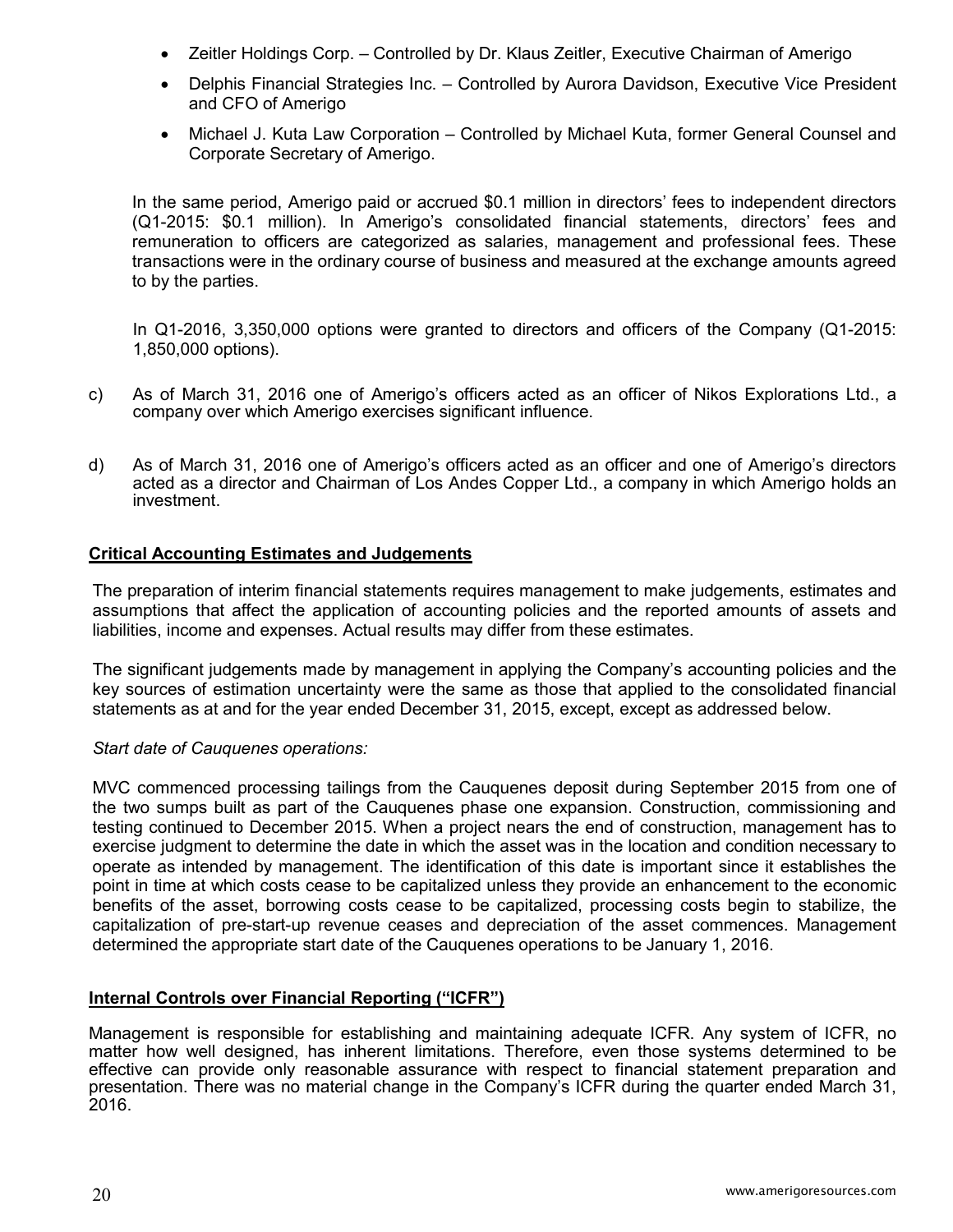# **Commitments**

- a) MVC entered into an agreement with its current power provider with a term from January 1, 2010 to December 31, 2017 which establishes minimum stand-by charges based on peak hour power supply calculations, currently estimated to be approximately \$0.4 million per month.
- b) MVC entered into agreements with its current power provider to supply MVC's annual power requirements during the period from January 1, 2018 to December 31, 2027. The agreement establishes minimum charges based on peak hour power supply calculations, currently estimated to be approximately \$1.3 million per month.
- c) In 2011 Amerigo and an unrelated corporation entered into a joint agreement for the lease of office premises in Vancouver. The Company's share of rent commitments for the remaining term of the lease to July 31, 2016 is approximately \$0.1 million.
- d) Amerigo entered into an agreement for the lease of office premises in Vancouver for a five year period commencing December 1, 2016. Amerigo's rent commitments during the term of the lease are expected to be approximately \$0.5 million.
- e) The Master Agreement with DET has a Closure Plan clause requiring MVC and DET to work jointly to assess, under the new production scenario, the revision of the closure plan for the Cauquenes Deposit and compare it to the current plan in the possession of DET. In the case of any variation in the interests of DET due to MVC's activities extracting and processing tailings contained in Cauquenes, the Parties will jointly evaluate the form of implementation and financing of or compensation for such variation. Until such time as the estimation of the new closure plan is available and the Parties agree on the terms of compensation resulting from the revised plan, it is the Company's view there is no obligation to record a provision because the amount, if any, is not possible to determine.

# **Other**

As of May 2, 2016, Amerigo has outstanding 174,682,058 common shares and 13,200,000 options (exercisable at prices ranging from Cdn\$0.14 to Cdn\$1.12 per share).

Additional information, including the Company's most recent Annual Information Form, is available on SEDAR at www.sedar.com.

# **Cautionary Statement on Forward Looking Information**

This MD&A contains certain forward-looking information and statements as defined in applicable securities laws (collectively referred to as "forward-looking statements"). These statements relate to future events or our future performance. All statements other than statements of historical fact are forward-looking statements. The use of any of the words "anticipate", "plan", "continue", "estimate", "expect", "may", "will", "project", "predict", "potential", "should", "believe" and similar expressions is intended to identify forwardlooking statements. Although the Company believes that these assumptions were reasonable when made, because these assumptions are inherently subject to significant uncertainties and contingencies which are difficult or impossible to predict and are beyond the Company's control, the Company cannot assure that it will achieve or accomplish the expectations, beliefs or projections described in the forward-looking statements. These statements involve known and unknown risks, uncertainties and other factors that may cause actual results or events to differ materially from those anticipated in such forward-looking statements. These statements speak only as of the date of this MD&A. These forward-looking statements include but are not limited to, statements concerning:

- forecast production and operating costs;
- our strategies and objectives;
- our estimates of the availability and quantity of tailings, and the quality of our mine plan estimates;
- the extension of El Teniente's useful life and the extent of its remaining ore reserves;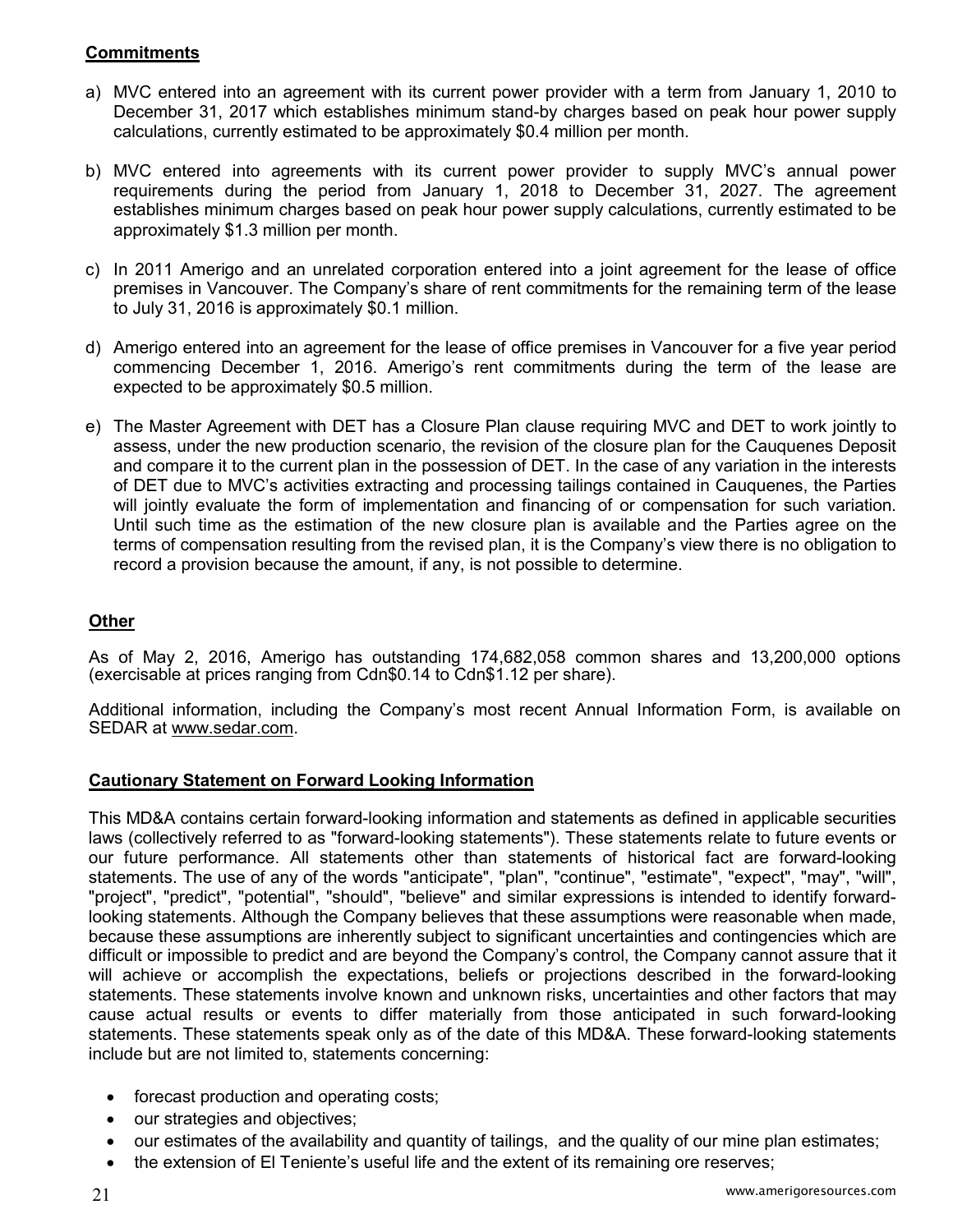- prices and price volatility for copper and other commodities and of materials we use in our operations;
- the demand for and supply of copper and other commodities and materials that we produce, sell and use;
- sensitivity of our financial results and share price to changes in commodity prices;
- our financial resources;
- interest and other expenses;
- domestic and foreign laws affecting our operations;
- our tax position and the tax rates applicable to us;
- the timing and costs of construction and tolling/production, and the issuance and maintenance of the necessary permits and other authorizations required for, our expansion projects, including the expansion for the Cauquenes deposit and the timing of ramp-up to full production from Cauquenes;
- our ability to procure or have access to financing (including funding of the remaining phases of the Cauquenes project) and to comply with our loan covenants;
- the production capacity of our operations, our planned production levels and future production;
- potential impact of production and transportation disruptions;
- hazards inherent in the mining industry causing personal injury or loss of life, severe damage to or destruction of property and equipment, pollution or environmental damage, claims by third parties and suspension of operations
- our planned capital expenditures (including our plan to upgrade our existing plant and operations after phase one of the Cauquenes project is complete) and estimates of asset retirement, royalty, severance and other obligations;
- our future capital and tolling or production costs, including the costs and potential impact of complying with existing and proposed environmental laws and regulations in the operation and closure of our operations;
- repudiation, nullification, modification or renegotiation of contracts;
- our financial and operating objectives;
- our environmental, health and safety initiatives;
- the outcome of legal proceedings and other disputes in which we may be involved;
- the outcome of negotiations concerning metal sales, treatment charges and royalties;
- our capital expenditures, including the timing and cost of completion of capital projects;
- disruptions to the Group's information technology systems, including those related to cyber-security;
- our dividend policy; and
- general business and economic conditions.

Inherent in forward-looking statements are risks and uncertainties beyond our ability to predict or control, including risks that may affect our operating or capital plans; risks generally encountered in the permitting and development of mineral projects such as unusual or unexpected geological formations, negotiations with government and other third parties, unanticipated metallurgical difficulties, delays associated with permits, approvals and permit appeals, ground control problems, adverse weather conditions, process upsets and equipment malfunctions; risks associated with labour disturbances and availability of skilled labour and management; fluctuations in the market prices of our principal commodities, which are cyclical and subject to substantial price fluctuations; risks associated with the availability and pricing of materials used in our operations; risks created through competition for mining projects and properties; risks associated with lack of access to markets; risks associated with availability of tailings and mine plan estimates; risks posed by fluctuations in exchange rates and interest rates, as well as general economic conditions; risks associated with environmental compliance and changes in environmental legislation and regulation; risks associated with our dependence on third parties for the provision of critical services; risks associated with non-performance by contractual counterparties; title risks; social and political risks associated with operations in foreign countries; risks of changes in laws affecting our operations or their interpretation, including foreign exchange controls; and risks associated with tax reassessments and legal proceedings. All of these risks and uncertainties apply not only the Group and its operations, but also to